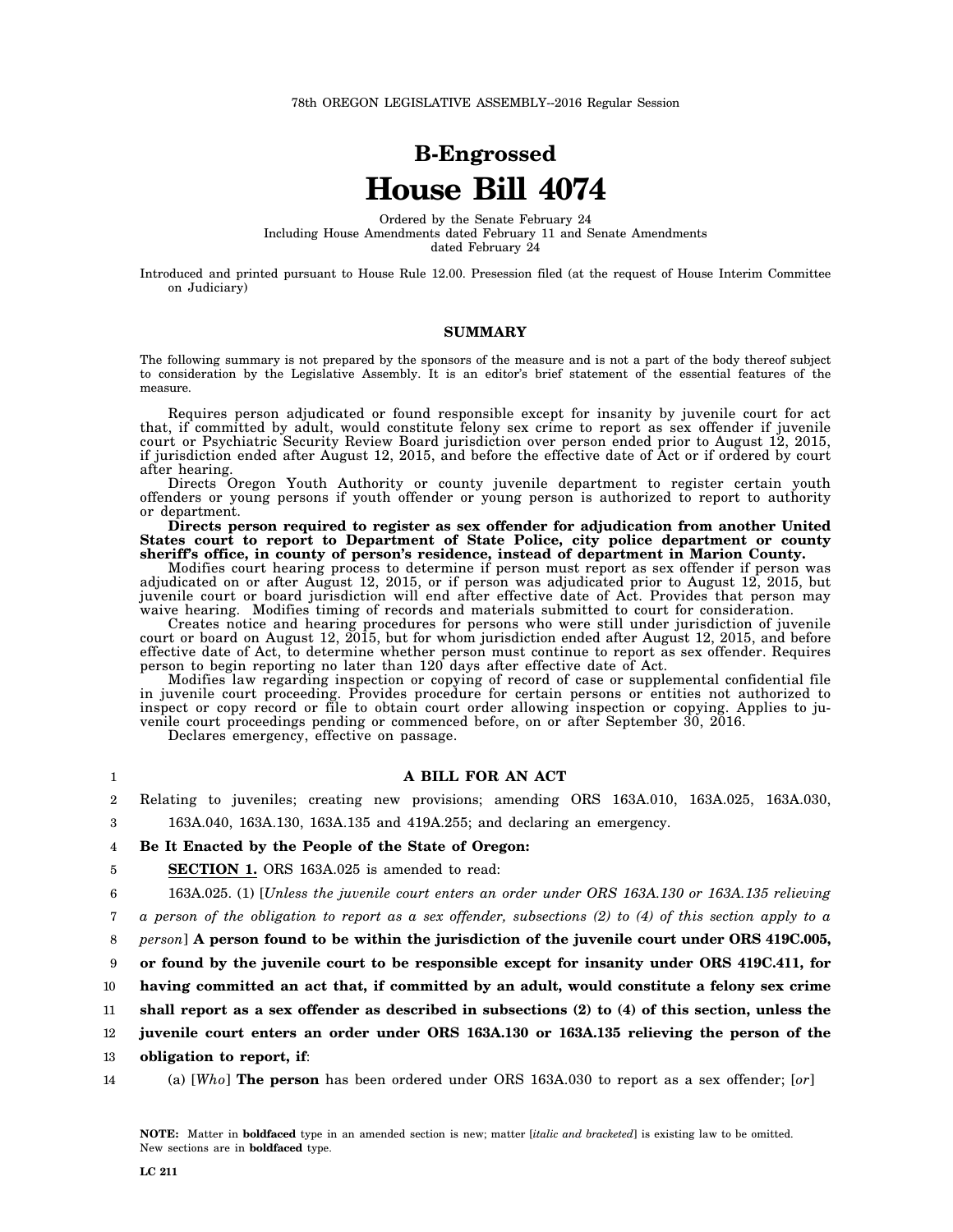1 2 **(b) The person was adjudicated, and the jurisdiction of the juvenile court or the Psychiatric Security Review Board over the person ended, prior to August 12, 2015;**

3 4 5 **(c) The person was adjudicated prior to August 12, 2015, and the jurisdiction of the juvenile court or the Psychiatric Security Review Board over the person ended after August 12, 2015, and before the effective date of this 2016 Act; or**

6 7 8 [*(b)*] **(d)** [*Who*] **The person** has been found in a juvenile adjudication in another United States court to have committed an act while the person was under 18 years of age that would constitute a felony sex crime if committed in this state by an adult.

9 10 11 12 (2) A person described in subsection (1)**(a) or (d)** of this section**, or a person described in subsection (1)(c) of this section who did not make an initial report prior to the effective date of this 2016 Act,** who resides in this state shall make an initial report, in person, to the Department of State Police, a city police department or a county sheriff's office as follows:

13 14 15 16 (a) The person shall report no later than 10 days after the date of the [*termination of juvenile court jurisdiction over the person or, if the person is placed under the jurisdiction of the Psychiatric Security Review Board, no later than 10 days after the date the person is discharged from the jurisdiction of the board; or*] **court order requiring the person to report under ORS 163A.030;**

17 18 19 (b) If the person is adjudicated for the act giving rise to the obligation to report in another United States court and the person is found to have committed an act that if committed by an adult in this state would constitute:

20

(A) A Class A or Class B felony sex crime:

21 22 23 24 (i) If the person is not a resident of this state at the time of the adjudication, the person shall make the initial report to the Department of State Police [*in Marion County, Oregon,*]**, a city police department or a county sheriff's office, in the county of the person's residence,** no later than 10 days after the date the person moves into this state; or

25 26 27 28 29 30 31 (ii) If the person is a resident of this state at the time of the adjudication, the person shall make the initial report to the Department of State Police [*in Marion County, Oregon,*]**, a city police department or a county sheriff's office, in the county of the person's residence,** no later than 10 days after the date the person is discharged, released or placed on probation or any other form of supervised or conditional release by the other United States court or, if the person is confined in a correctional facility by the other United States court, no later than 10 days after the date the person is discharged or otherwise released from the facility.

32 (B) A Class C felony sex crime:

33 34 35 36 (i) If the person is not a resident of this state at the time of the adjudication, the person shall make the initial report to the Department of State Police [*in Marion County, Oregon,*]**, a city police department or a county sheriff's office, in the county of the person's residence,** no later than six months after the date the person moves into this state; or

37 38 39 40 41 42 43 (ii) If the person is a resident of this state at the time of the adjudication, the person shall make the initial report to the Department of State Police [*in Marion County, Oregon,*]**, a city police department or a county sheriff's office, in the county of the person's residence,** no later than 10 days after the date the person is discharged, released or placed on probation or any other form of supervised or conditional release by the other United States court or, if the person is confined in a correctional facility by the other United States court, no later than 10 days after the date the person is discharged or otherwise released from the facility[*.*]**; or**

44 45 **(c) For persons described in subsection (1)(c) of this section who did not make an initial report prior to the effective date of this 2016 Act, the person shall report no later than 120**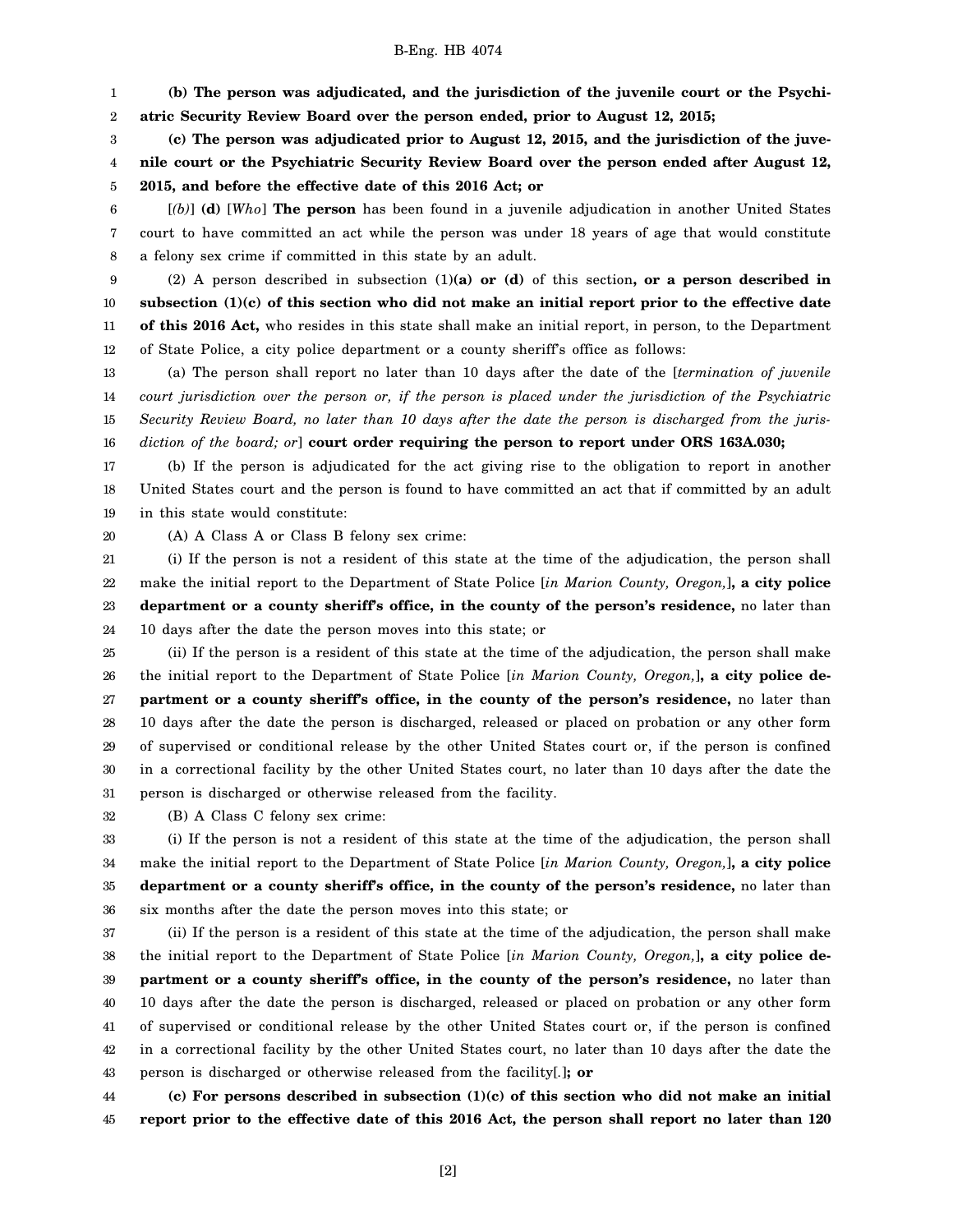1 2 3 4 5 6 7 8 9 10 11 12 13 14 15 16 17 18 19 20 21 22 23 24 25 26 27 28 29 30 31 32 33 34 35 36 37 38 39 40 41 42 43 44 45 **days after the effective date of this 2016 Act.** (3) After making the initial report described in subsection (2) of this section[*,*] **or, for a person described in subsection (1)(c) of this section who made an initial report prior to the effective date of this 2016 Act or a person described in subsection (1)(b) of this section, beginning after the effective date of this 2016 Act,** the person shall report, in person, to the Department of State Police, a city police department or a county sheriff's office, in the county of the person's last reported residence: (a) Within 10 days of a change of residence; (b) Once each year within 10 days of the person's birth date, regardless of whether the person changed residence; (c) Within 10 days of the first day the person works at, carries on a vocation at or attends an institution of higher education; and (d) Within 10 days of a change in work, vocation or attendance status at an institution of higher education. (4) When a person described in subsection (1) of this section attends school or works in this state, resides in another state and is not otherwise required to report as a sex offender under this section or ORS 163A.010, 163A.015 or 163A.020, the person shall report, in person, to the Department of State Police, a city police department or a county sheriff's office, in the county in which the person attends school or works, no later than 10 days after: (a) The first day of school attendance or the 14th day of employment in this state; and (b) A change in school enrollment or employment. (5) The agency to which a person reports under this section shall complete a sex offender registration form concerning the person when the person reports under this section. (6) As part of the registration and reporting requirements of this section: (a) The person required to report shall: (A) Provide the information necessary to complete the sex offender registration form and sign the form as required; and (B) Submit to the requirements described in paragraph (b) of this subsection. (b) The Department of State Police, Oregon Youth Authority, county juvenile department, city police department or county sheriff's office: (A) Shall photograph the person when the person initially reports under this section and each time the person reports annually under this section; (B) May photograph the person or any identifying scars, marks or tattoos located on the person when the person reports under any of the circumstances described in this section; and (C) Shall fingerprint the person if the person's fingerprints are not included in the record file of the Department of State Police. (7) The obligation to report under this section is terminated if the adjudication that gave rise to the obligation is reversed or vacated. (8) Notwithstanding subsections (2) and (3) of this section: (a) The Oregon Youth Authority may [*register*] **authorize** a youth offender committed to its custody and supervision by order of the juvenile court**,** or a person placed in its physical custody under ORS 137.124 or any other provision of law**, to report to the authority regardless of the youth offender's or the person's last reported residence**. (b) A county juvenile department may [*register*] **authorize** a youth offender or young person, as those terms are defined in ORS 419A.004**, to report to the department, regardless of the county**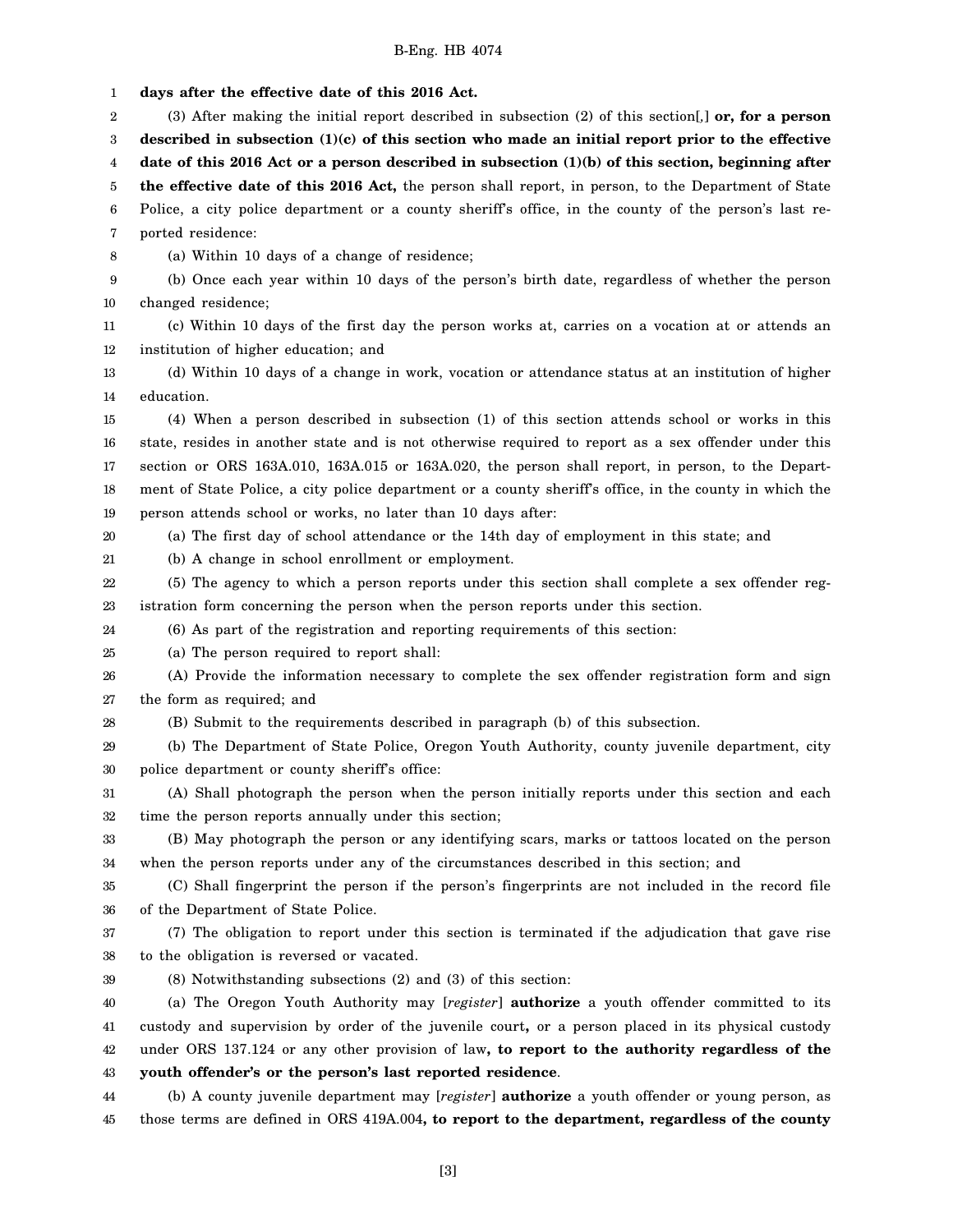1 2 3 4 5 6 7 8 9 10 11 12 13 14 15 16 17 18 19 20 21 22 23 24 25 26 27 28 29 30 31 32 33 34 35 36 37 38 39 40 41 42 43 44 45 **of the youth offender's or the young person's last reported residence**. **(c) In the event that a person reports to the authority or the department under this subsection, the authority or the department shall register the person. SECTION 2.** ORS 163A.030 is amended to read: 163A.030. (1)(a) **Except as provided in subsection (6) of this section,** the juvenile court shall hold a hearing on the issue of reporting as a sex offender by a person who has been found to be within the jurisdiction of the juvenile court under ORS 419C.005, or found by the juvenile court to be responsible except for insanity under ORS 419C.411, for having committed an act that if committed by an adult would constitute a felony sex crime **if: (A) The person was adjudicated on or after August 12, 2015; or (B) The person was adjudicated before August 12, 2015, and was still under the jurisdiction of the juvenile court or the Psychiatric Security Review Board on the effective date of this 2016 Act**. (b) **Unless the court continues the hearing described in this section for good cause,** the hearing [*described in paragraph (a) of this subsection*] must be held [*during the six-month period before*]: (A) **During the six-month period before** the termination of juvenile court jurisdiction over the person; or (B) [*The person is discharged from the jurisdiction of*] **During the six-month period after the court receives the notice described in subsection (2) of this section from** the Psychiatric Security Review Board, if the person was placed under the jurisdiction of the board. (c) The court shall notify the person of the person's right to a hearing under this section upon finding the person within the jurisdiction of the juvenile court under ORS 419C.005. [*(d)*] **(2)(a)** The county or state agency responsible for supervising the person shall notify the person **and the juvenile court** when the agency determines that termination of jurisdiction [*will*] **is likely to** occur within six months. [*(e) A petition requesting a hearing may be filed under this section by the person within six months of the termination date if the date has been set by the court, or within six months of the projected termination date provided to the person by the supervising agency.*] **(b) If the Psychiatric Security Review Board discharges a person prior to the end of the board's jurisdiction over the person, the board shall notify the juvenile court within three business days after the discharge date. (3) Upon receipt of the notice described in subsection (2) of this section, the court shall: (a) Appoint an attorney for the person as described in subsection (4) of this section; (b) Set an initial hearing date; and (c) Notify the parties and the juvenile department or the Psychiatric Security Review Board, if the department or board is supervising or has jurisdiction over the person, of the hearing at least 60 days before the hearing date. (4)(a) A person who is the subject of a hearing under this section has the right to be represented by a suitable attorney possessing skills and experience commensurate with the nature and complexity of the case, to consult with the attorney prior to the hearing and, if financially eligible, to have a suitable attorney appointed at state expense. (b) In order to comply with the right to counsel under paragraph (a) of this subsection, the court may: (A) Continue the appointment of the attorney appointed under ORS 419C.200 at the time**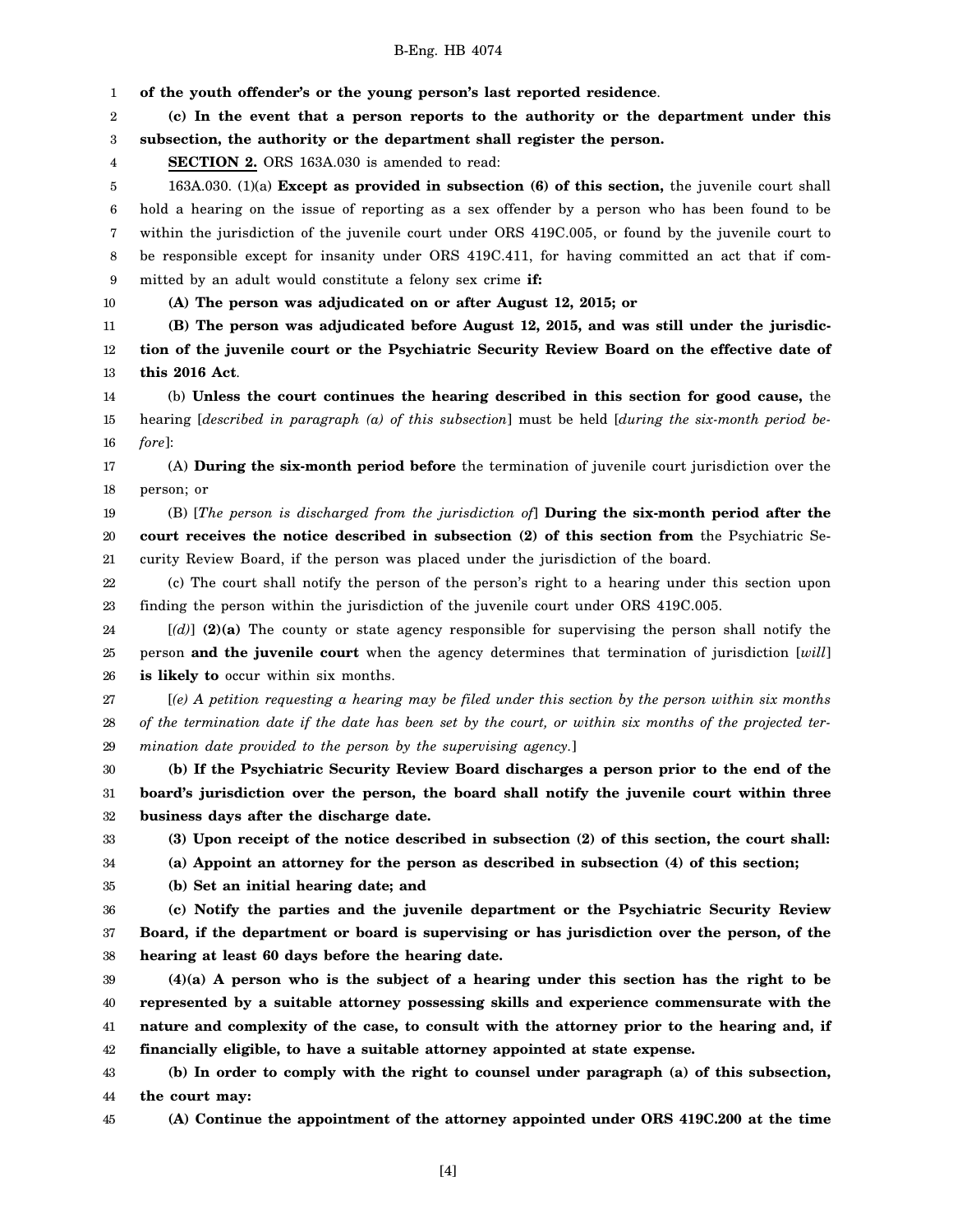1 2 3 4 5 6 7 8 9 10 11 12 13 14 15 16 17 18 19 20 21 22 23 24 25 26 27 28 29 30 31 32 33 34 35 36 37 38 39 40 41 42 43 44 45 **of disposition; (B) Set a date prior to the hearing under this section in order to reappoint the attorney appointed under ORS 419C.200; or (C) Appoint or reappoint an attorney at any time in response to a request by the person who is the subject of a hearing under this section.** [*(2)*] **(5)(a)** The district attorney shall notify the victim prior to the hearing of the right to appear and the right to be heard under ORS 419C.273. **(b) If the person is under the jurisdiction of the Psychiatric Security Review Board, the board shall notify the following of the hearing: (A) The mental health agency providing services to the person, if any; (B) The person's board defense attorney; and (C) The assistant attorney general representing the state at board hearings. (6)(a) A person may waive the right to the hearing described in this section after consultation with the person's attorney. If the court finds that the person has knowingly waived the right to a hearing, the court shall enter an order requiring the person to report as a sex offender under ORS 163A.025. (b) If a person fails to appear at a hearing described in this section, the court may enter an order requiring the person to report as a sex offender under ORS 163A.025.** [*(3)*] **(7)** At the hearing described in subsection (1) of this section: (a) The district attorney, the victim, the person and the juvenile [*court counselor*] **department** or a representative of the Oregon Youth Authority shall have an opportunity to be heard. (b) The person who is the subject of the hearing has the burden of proving by clear and convincing evidence that the person is rehabilitated and does not pose a threat to the safety of the public. If the court finds that the person has not met the burden of proof, the court shall enter an order requiring the person to report as a sex offender under ORS 163A.025. [*(4)*] **(8)** In determining whether the person has met the burden of proof, the juvenile court may consider but need not be limited to considering: (a) The extent and impact of any physical or emotional injury to the victim; (b) The nature of the act that subjected the person to the duty of reporting as a sex offender; (c) Whether the person used or threatened to use force in committing the act; (d) Whether the act was premeditated; (e) Whether the person took advantage of a position of authority or trust in committing the act; (f) The age of any victim at the time of the act, the age difference between any victim and the person and the number of victims; (g) The vulnerability of the victim; (h) Other acts committed by the person that would be crimes if committed by an adult and criminal activities engaged in by the person before and after the adjudication; (i) Statements, documents and recommendations by or on behalf of the victim or the parents of the victim; (j) The person's willingness to accept personal responsibility for the act and personal accountability for the consequences of the act; (k) The person's ability and efforts to pay the victim's expenses for counseling and other trauma-related expenses or other efforts to mitigate the effects of the act; (L) Whether the person has participated in and satisfactorily completed a sex offender treatment program or any other intervention, and if so the juvenile court may also consider: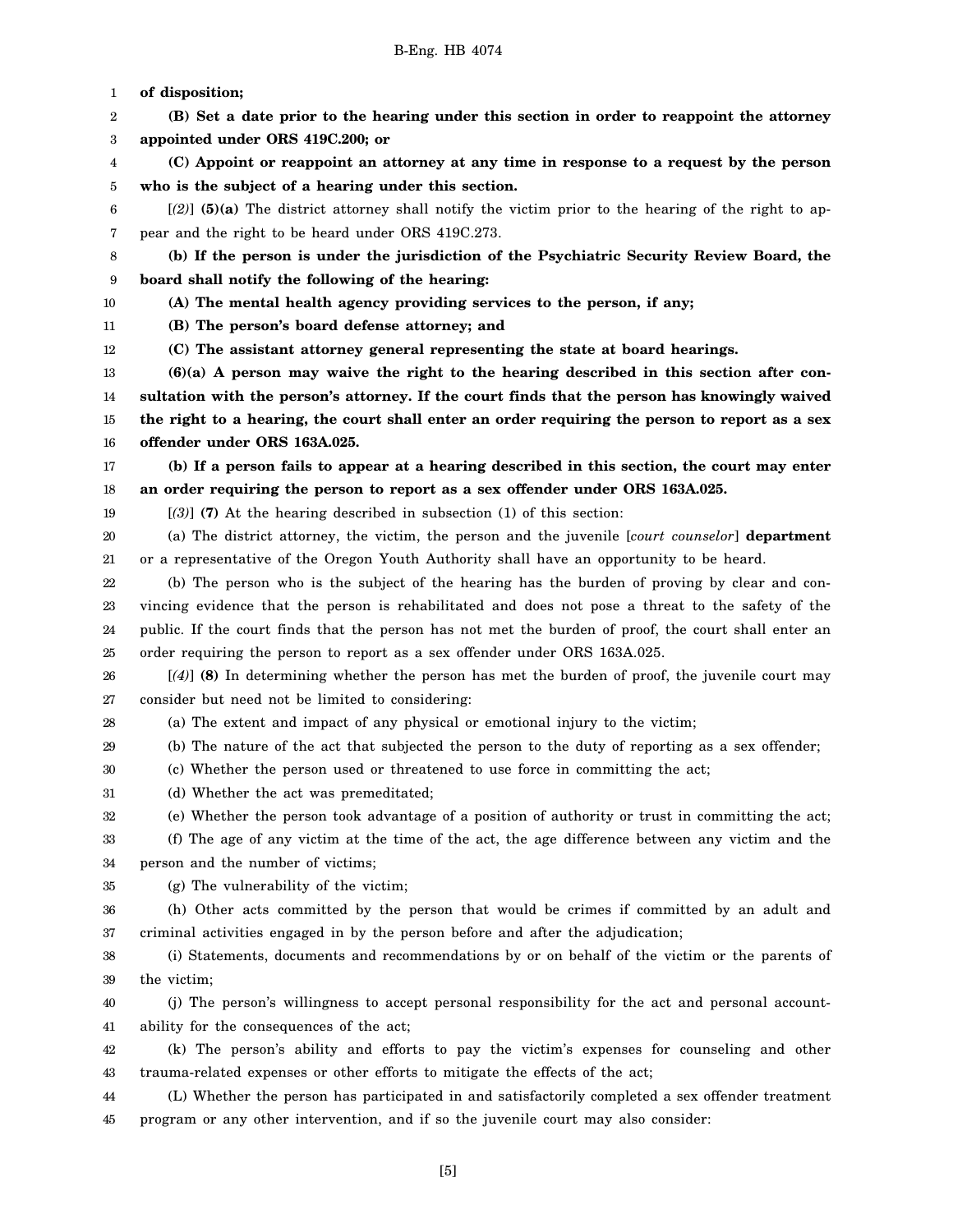- 1 (A) The availability, duration and extent of the treatment activities;
- 2 (B) Reports and recommendations from the providers of the treatment;
- 3 (C) The person's compliance with court, board or supervision requirements regarding treatment;
- 4 and
- 5 (D) The quality and thoroughness of the treatment program;
- 6 (m) The person's academic and employment history;
- 7 (n) The person's use of drugs or alcohol before and after the adjudication;
- 8 (o) The person's history of public or private indecency;
- 9 (p) The person's compliance with and success in completing the terms of supervision;
- 10 (q) The results of psychological examinations of the person;

11 12 (r) The protection afforded the public by [*the continued existence of the*] records **of sex offender registration**; and

13 (s) Any other relevant factors.

14 15 16 17 18 [*(5)*] **(9)** In a hearing under this section, the juvenile court may receive testimony, reports and other evidence, without regard to whether the evidence is admissible under ORS 40.010 to 40.210 and 40.310 to 40.585, if the evidence is relevant evidence related to the determination and findings required under this section. As used in this subsection, "relevant evidence" has the meaning given that term in ORS 40.150.

19 20 21 22 23 [*(6)(a)*] **(10)(a)** In a hearing under this section, [*the juvenile court shall review*] **the Oregon Youth Authority or the juvenile department, if either agency is supervising the person, or the Psychiatric Security Review Board, if the board has jurisdiction over the person, shall file with the juvenile court the following records and materials in the possession of the agency or board at least 45 days prior to the hearing unless good cause is shown**:

24 25 26 27 28 (A) Evaluations and treatment records concerning the person conducted by a clinician or program operating under the standards of practice for the evaluation and treatment of juvenile sex offenders adopted by the Sex Offender Treatment Board under ORS 675.400, and recommendations contained therein regarding the need for the person to register in order to protect the public from future sex crimes; [*and*]

29 30 (B) All examination preparation material and examination records from polygraph examinations conducted by or for the treatment provider, juvenile department or Oregon Youth Authority[*.*]**; and**

31

**(C) The Psychiatric Security Review Board exhibit file.**

32 33 34 35 36 (b) Any records and materials [*to be reviewed by*] **filed with** the court under this subsection shall be [*released and disclosed to the court, district attorney, person's attorney and to the Oregon Youth Authority or juvenile department that is responsible for the supervision of the person,*] **made available** [*no less than 15 days prior to any hearing held under this section*] **to the parties in accordance with ORS 419A.255**.

37 38 39 40 41 [*(7)*] **(11)** When the juvenile court enters an order described in subsection [*(3)(b)*] **(7)(b)** of this section, the court shall ensure that the person completes a form that documents the person's obligation to report under ORS 163A.025. No later than three business days after the person completes the form required by this subsection, the court shall ensure that the form is sent to the Department of State Police.

42 43 44 45 [*(8)(a) A person who is the subject of a hearing under this section has the right to be represented by suitable legal counsel possessing skills and experience commensurate with the nature and complexity of the case, to consult with counsel prior to the hearing and, if financially eligible, to have suitable counsel appointed at state expense.*]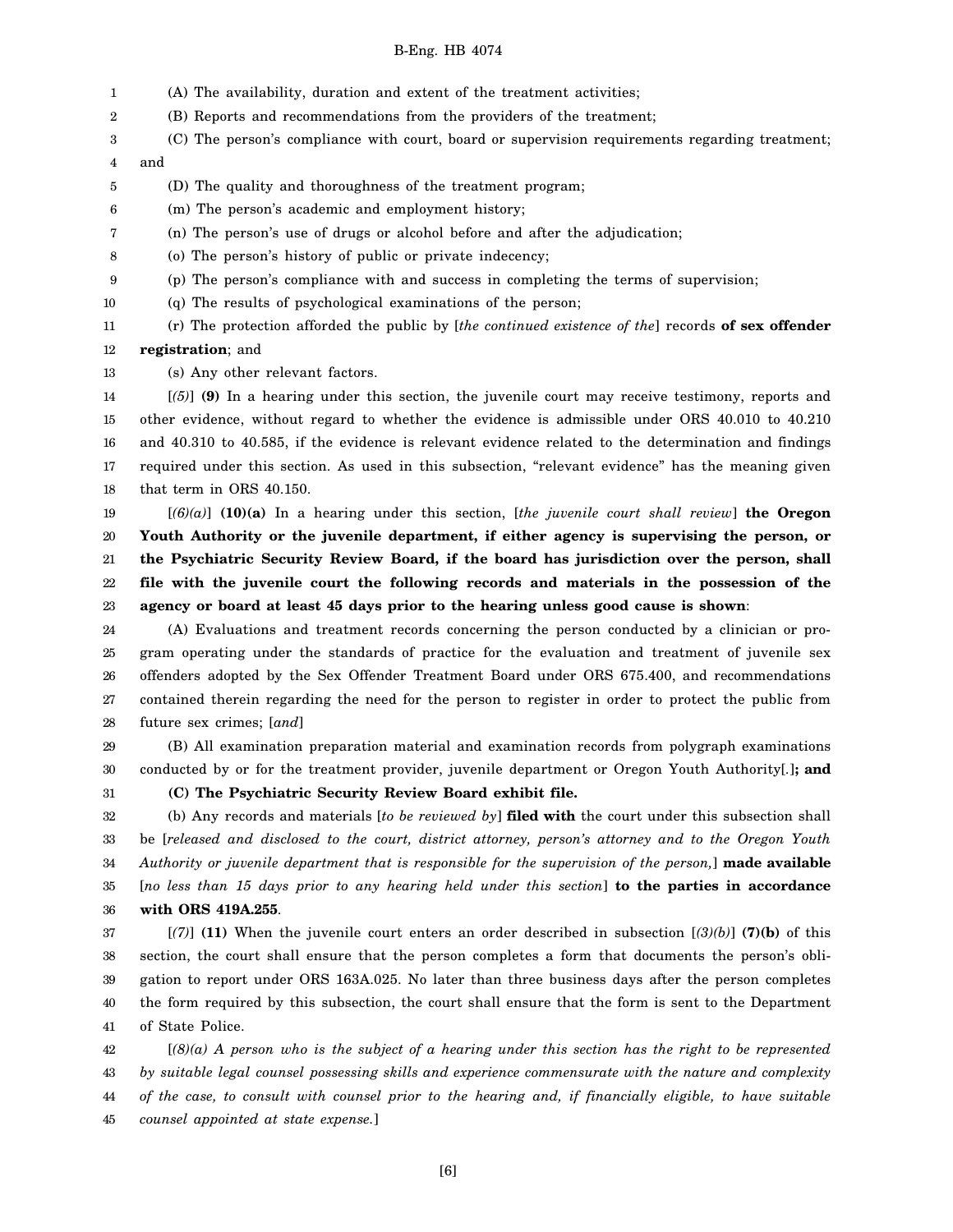1 2 [*(b) In order to comply with the right to counsel under paragraph (a) of this subsection, the court may:*]

3 4 [*(A) Continue the appointment of the attorney appointed under ORS 419C.200 at the time of disposition;*]

5 6 [*(B) Set a date prior to the hearing under this section in order to reappoint the attorney appointed under ORS 419C.200; or*]

7 8 [*(C) Appoint or reappoint an attorney at any time in response to a request by the person who is the subject of a hearing under this section.*]

9 10 [*(9)*] **(12)** Notwithstanding ORS 419C.005 (4)**(c), (d) and** (e), the juvenile court retains jurisdiction over a person for purposes of this section.

11 12 13 **(13) As used in this section, "parties" means the person, the state as represented by the district attorney or the juvenile department, and the Oregon Youth Authority or other child care agency, if the person is temporarily committed to the authority or agency.**

14 15 16 17 18 19 20 **SECTION 3. (1) A person found to be within the jurisdiction of the juvenile court under ORS 419C.005, or found by the juvenile court to be responsible except for insanity under ORS 419C.411, for having committed an act that, if committed by an adult, would constitute a felony sex crime, who was adjudicated before August 12, 2015, and was still under the jurisdiction of the juvenile court on August 12, 2015, and who ceased to be under the jurisdiction of the juvenile court before the effective date of this 2016 Act, is entitled to a hearing on the issue of reporting as a sex offender as described in this section.**

21 22 23 24 **(2)(a) A county or state agency that was responsible for supervising or that had jurisdiction over a person described in subsection (1) of this section while the person was under juvenile court or Psychiatric Security Review Board jurisdiction shall, within 90 days of the effective date of this 2016 Act:**

25 26 27 28 29 30 **(A) Send written notice of the right to a hearing to the last-known address of the person and to the person's most recent attorney of record, if available. The notice shall inform the person that, in order to have a hearing, the person must file a written request for the hearing with the juvenile court. The notice must also inform the person that the person shall report as required under ORS 163A.025 beginning 120 days after the effective date of this 2016 Act.**

31

**(B) Send written notice to the juvenile court identifying the person.**

32 33 34 **(b) Upon receiving the notice described in paragraph (a) of this subsection, the court shall appoint an attorney for the person for the limited purpose of assisting the person to decide whether to file, and to file, a request for a hearing under this section.**

35 36 **(3) Upon receiving a written request from a person for a hearing under this section, and after confirming the person's eligibility for the hearing, the court shall:**

37

38

**(a) Appoint an attorney for the person in accordance with ORS 163A.030 (4);**

**(b) Set an initial hearing date within six months after receiving the request; and**

39 40 41 **(c) Notify the parties and the juvenile department or the Psychiatric Security Review Board, if the department or board supervised or had jurisdiction over the person, of the hearing date.**

42 43 **(4)(a) The district attorney shall notify the victim prior to a hearing under this section of the right to appear and the right to be heard under ORS 419C.273.**

44 45 **(b) If the person was under the jurisdiction of the Psychiatric Security Review Board, the board shall notify the following of the hearing:**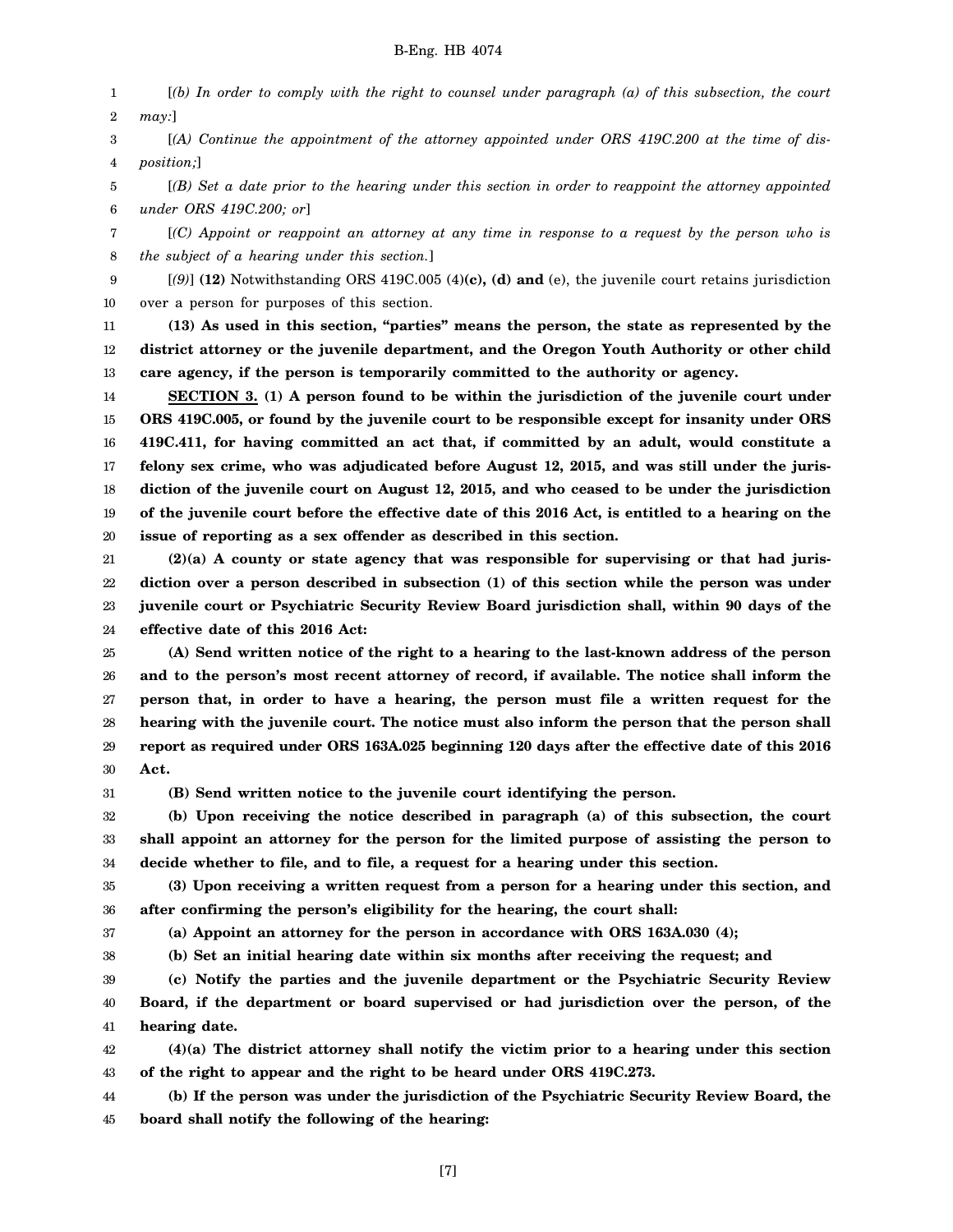1 2 3 4 5 6 7 8 9 10 11 12 13 14 15 16 17 18 19 20 21 22 23 24 25 26 27 28 29 30 31 32 33 34 35 36 37 38 39 40 41 42 43 44 45 **(A) The mental health agency providing services to the person, if any; (B) The person's board defense attorney; and (C) The assistant attorney general representing the state at board hearings. (5) A person may waive the right to the hearing described in this section after consultation with the person's attorney. If the court finds that the person has knowingly waived the right to a hearing, the court shall enter an order requiring the person to report as a sex offender as required under ORS 163A.025 and shall send a certified copy of the order to the Department of State Police. (6) At the hearing described in subsection (1) of this section: (a) The district attorney, the victim, the person and the juvenile department or a representative of the Oregon Youth Authority shall have an opportunity to be heard. (b) The person who is the subject of the hearing has the burden of proving by clear and convincing evidence that the person is rehabilitated and does not pose a threat to the safety of the public. If the court finds that the person has not met the burden of proof, the court shall enter an order requiring the person to report as a sex offender as required under ORS 163A.025. (7) In determining whether the person has met the burden of proof, the juvenile court may consider but need not be limited to considering: (a) The extent and impact of any physical or emotional injury to the victim; (b) The nature of the act that subjected the person to the duty of reporting as a sex offender; (c) Whether the person used or threatened to use force in committing the act; (d) Whether the act was premeditated; (e) Whether the person took advantage of a position of authority or trust in committing the act; (f) The age of any victim at the time of the act, the age difference between any victim and the person, and the number of victims; (g) The vulnerability of the victim; (h) Other acts committed by the person that would be crimes if committed by an adult and criminal activities engaged in by the person before and after the adjudication; (i) Statements, documents and recommendations by or on behalf of the victim or the parents of the victim; (j) The person's willingness to accept personal responsibility for the act and personal accountability for the consequences of the act; (k) The person's ability and efforts to pay the victim's expenses for counseling and other trauma-related expenses or other efforts to mitigate the effects of the act; (L) Whether the person has participated in and satisfactorily completed a sex offender treatment program or any other intervention and, if so, the juvenile court may also consider: (A) The availability, duration and extent of the treatment activities; (B) Reports and recommendations from the providers of the treatment; (C) The person's compliance with court, board or supervision requirements regarding treatment; and (D) The quality and thoroughness of the treatment program; (m) The person's academic and employment history; (n) The person's use of drugs or alcohol before and after the adjudication;**

[8]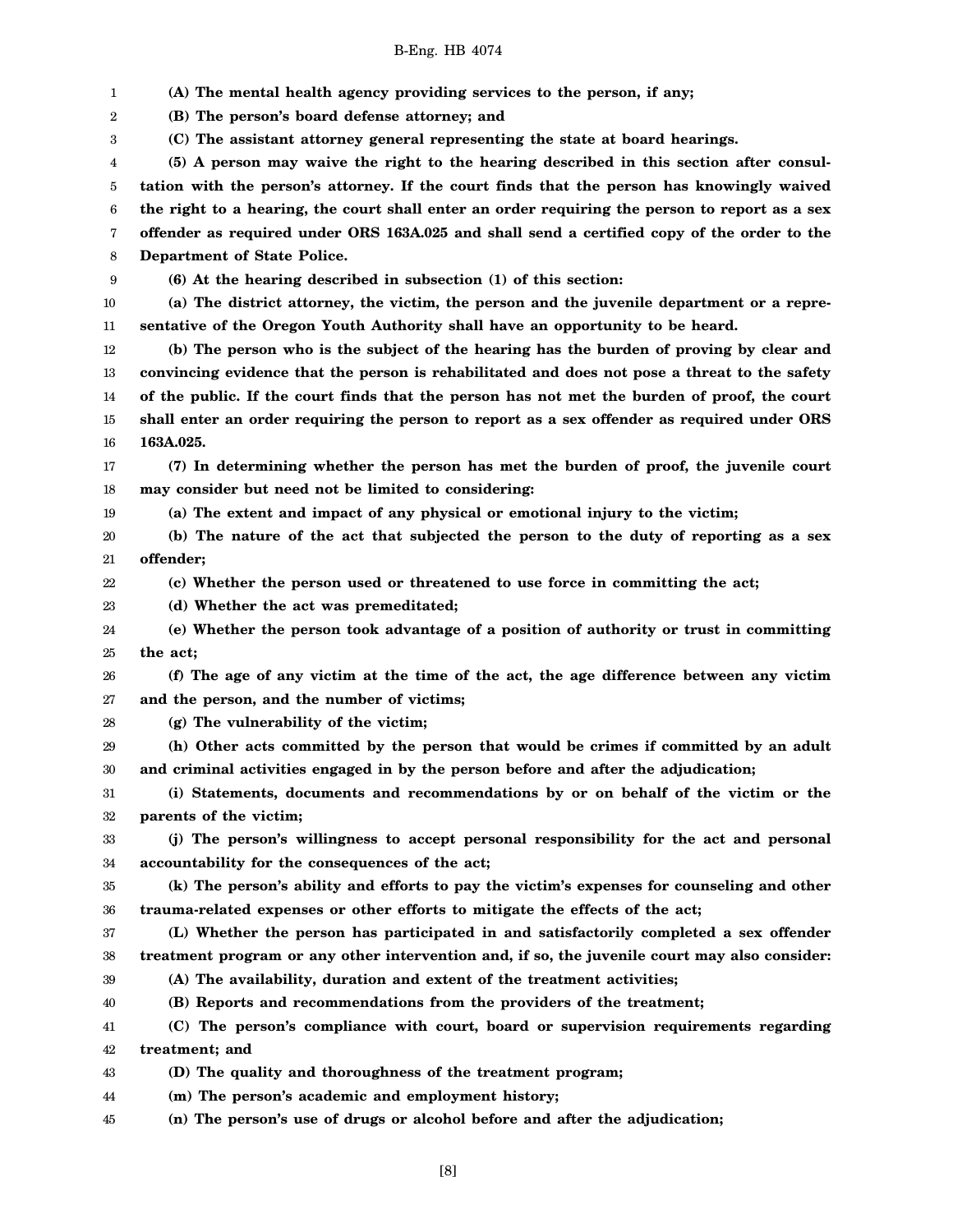1 **(o) The person's history of public or private indecency;**

2 **(p) The person's compliance with and success in completing the terms of supervision;**

3 **(q) The results of psychological examinations of the person;**

4 **(r) The protection afforded the public by records of sex offender registration; and**

5 **(s) Any other relevant factors.**

6 7 8 9 **(8) In a hearing under this section, the juvenile court may receive testimony, reports and other evidence, without regard to whether the evidence is admissible under ORS 40.010 to 40.210 and 40.310 to 40.585, if the evidence is relevant evidence, as defined in ORS 40.150, related to the determination and findings required under this section.**

10 11 12 13 14 **(9)(a) In a hearing under this section, the Oregon Youth Authority or the juvenile department, if either agency supervised the person, or the Psychiatric Security Review Board, if the board had jurisdiction over the person, shall file with the juvenile court the following records and materials in the possession of the agency or board at least 45 days prior to the hearing unless good cause is shown:**

15 16 17 18 19 **(A) Evaluations and treatment records concerning the person conducted or maintained by a clinician or program operating under the standards of practice for the evaluation and treatment of juvenile sex offenders adopted by the Sex Offender Treatment Board under ORS 675.400, and recommendations contained in the evaluations and treatment records regarding the need for the person to register in order to protect the public from future sex crimes;**

20 21 22 **(B) All examination preparation material and examination records from polygraph examinations conducted by or for the treatment provider, juvenile department or Oregon Youth Authority; and**

23

**(C) The Psychiatric Security Review Board exhibit file.**

24 25 **(b) Any records and materials filed with the court under this subsection shall be made available to the parties in accordance with ORS 419A.255.**

26 27 28 29 30 **(10) When the juvenile court enters an order described in subsection (5) or (6)(b) of this section, the court shall ensure that the person completes a form that documents the person's obligation to report under ORS 163A.025. No later than three business days after the person completes the form required by this subsection, the court shall ensure that the form is sent to the Department of State Police.**

31 32 **(11) Notwithstanding ORS 419C.005 (4)(c), (d) and (e), the juvenile court retains jurisdiction over a person for purposes of this section.**

33 34 35 36 **(12) If the court finds that the person has met the burden of proof as described in subsection (6)(b) of this section, the court shall enter an order that the person is not required to report as a sex offender and shall send a certified copy of the order to the Department of State Police.**

37 38 **(13) If the court has not received a written request for a hearing prior to July 1, 2018, the person may not request a hearing under this section.**

39 40 41 **(14) As used in this section, "parties" means the person, the state as represented by the district attorney or the juvenile department, and the Oregon Youth Authority or other child care agency, if the person was committed to the authority or agency.**

42 **SECTION 4.** ORS 163A.010 is amended to read:

43 44 45 163A.010. (1) The agency to which a person reports under subsection (3) of this section shall complete a sex offender registration form concerning the person when the person reports under subsection (3) of this section.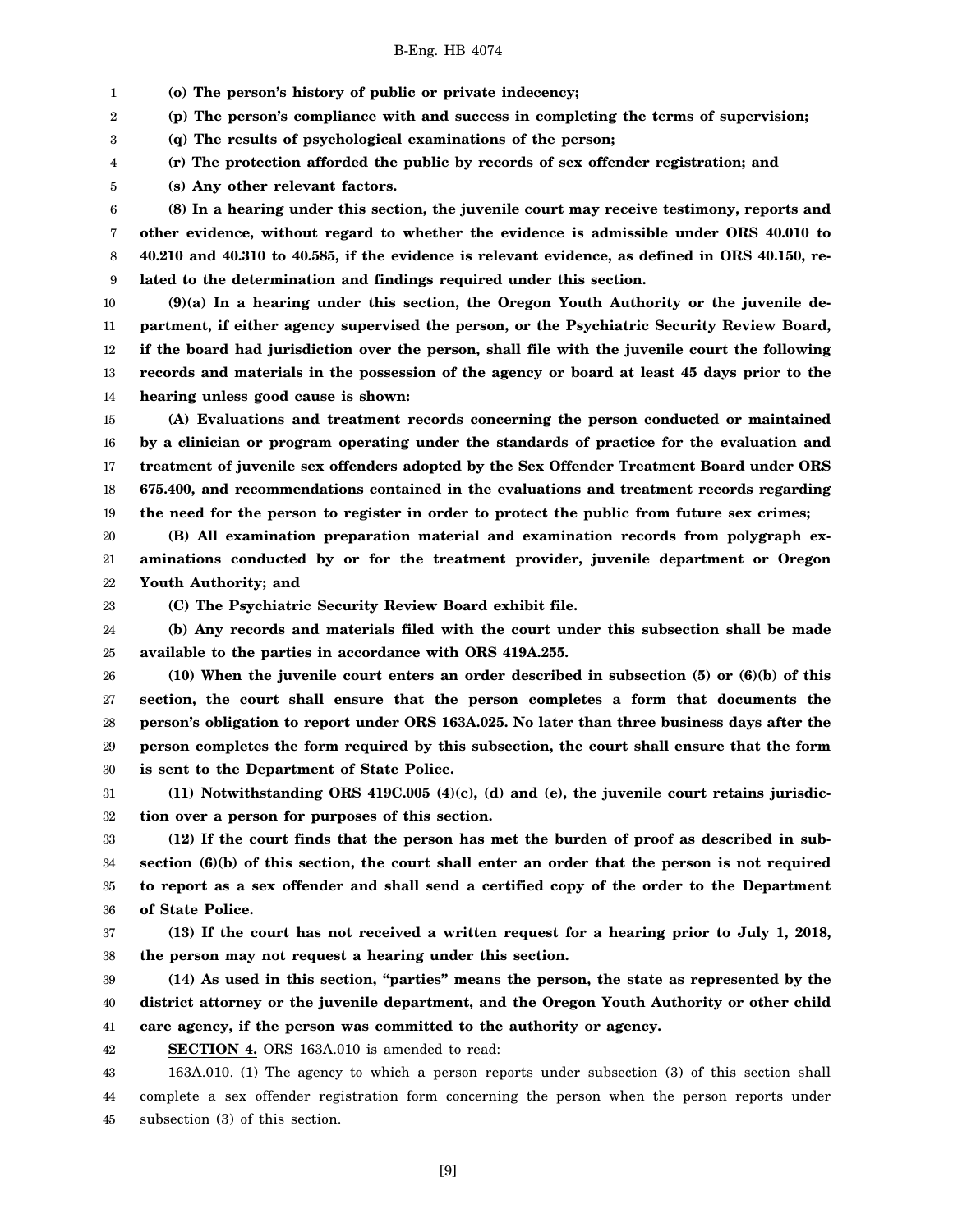1 2 3 4 5 6 7 8 9 10 11 12 13 14 15 16 17 18 19 20 21 22 23 24 25 26 27 28 29 30 31 32 33 34 35 36 37 38 39 40 41 42 43 44 (2) Subsection (3) of this section applies to a person who: (a) Is discharged, paroled or released on any form of supervised or conditional release from a jail, prison or other correctional facility or detention facility in this state at which the person was confined as a result of: (A) Conviction of a sex crime or a crime for which the person would have to register as a sex offender under federal law; or (B) Having been found guilty except for insanity of a sex crime; (b) Is paroled to this state under ORS 144.610 after being convicted in another United States court of a crime: (A) That would constitute a sex crime if committed in this state; or (B) For which the person would have to register as a sex offender in that court's jurisdiction, or as required under federal law, regardless of whether the crime would constitute a sex crime in this state; or (c) Is discharged by the court under ORS 161.329 after having been found guilty except for insanity of a sex crime. (3)(a) A person described in subsection (2) of this section shall report, in person, to the Department of State Police, a city police department or a county sheriff's office, in the county to which the person was discharged, paroled or released or in which the person was otherwise placed: (A) Within 10 days following discharge, release on parole, post-prison supervision or other supervised or conditional release; (B) Within 10 days of a change of residence; (C) Once each year within 10 days of the person's birth date, regardless of whether the person changed residence; (D) Within 10 days of the first day the person works at, carries on a vocation at or attends an institution of higher education; and (E) Within 10 days of a change in work, vocation or attendance status at an institution of higher education. (b) If a person required to report under this subsection has complied with the initial reporting requirement under paragraph  $(a)(A)$  of this subsection, the person shall subsequently report, in person, in the circumstances specified in paragraph (a) of this subsection, as applicable, to the Department of State Police, a city police department or a county sheriff's office, in the county of the person's last reported residence. (c) Notwithstanding paragraphs (a) and (b) of this subsection, during the period of supervision or custody authorized by law, the Oregon Youth Authority may [*register*] **authorize** a youth offender committed to its supervision and custody by order of the juvenile court or a person placed in its physical custody under ORS 137.124 or any other provision of law **to report to the authority regardless of the youth offender's or the person's last reported residence**. **(d) In the event that a person reports to the authority under this subsection, the authority shall register the person.** [*(d)*] **(e)** The obligation to report under this subsection terminates if the conviction or adjudication that gave rise to the obligation is reversed or vacated or if the registrant is pardoned. (4) As part of the registration and reporting requirements of this section: (a) The person required to report shall: (A) Provide the information necessary to complete the sex offender registration form and sign

45 the form as required; and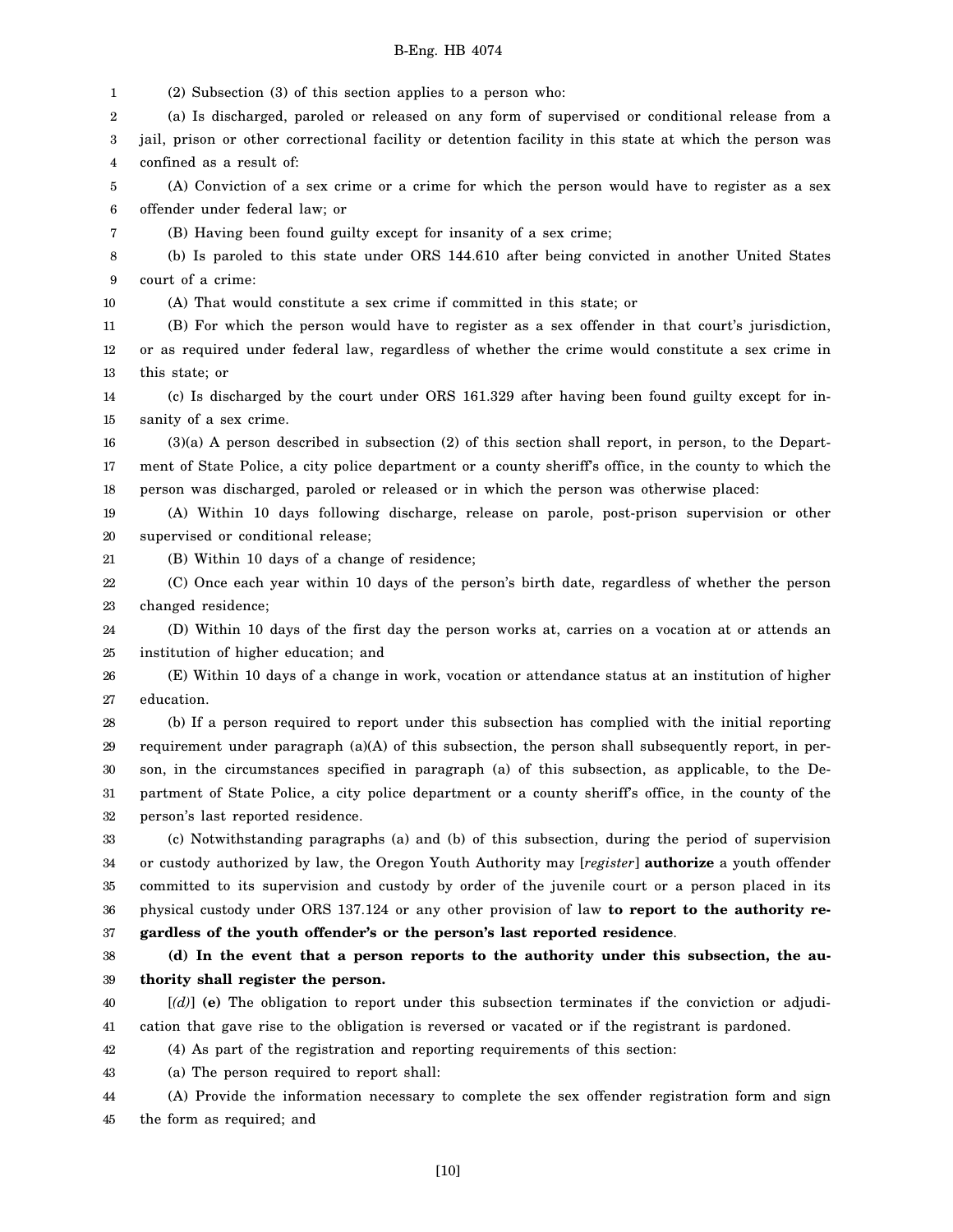1 2 3 4 5 6 7 8 9 10 11 12 13 14 15 16 17 18 19 20 21 22 23 24 25 26 27 28 29 30 31 32 33 34 35 36 (B) Submit to the requirements described in paragraph (b) of this subsection. (b) The Department of State Police, Oregon Youth Authority, city police department or county sheriff's office: (A) Shall photograph the person when the person initially reports under this section and each time the person reports annually under this section; (B) May photograph the person or any identifying scars, marks or tattoos located on the person when the person reports under any of the circumstances described in this section; and (C) Shall fingerprint the person if the person's fingerprints are not included in the record file of the Department of State Police. **SECTION 4a.** ORS 163A.040 is amended to read: 163A.040. (1) A person who is required to report as a sex offender in accordance with the applicable provisions of ORS 163A.010, 163A.015, 163A.020 or 163A.025 and who has knowledge of the reporting requirement commits the crime of failure to report as a sex offender if the person: (a) Fails to make the initial report to an agency; (b) Fails to report when the person works at, carries on a vocation at or attends an institution of higher education; (c) Fails to report following a change of school enrollment or employment status, including enrollment, employment or vocation status at an institution of higher education; (d) Moves to a new residence and fails to report the move and the person's new address; (e) Fails to make an annual report; (f) Fails to provide complete and accurate information; (g) Fails to sign the sex offender registration form as required; (h) Fails or refuses to participate in a sex offender risk assessment as directed by the State Board of Parole and Post-Prison Supervision, Psychiatric Security Review Board, Oregon Health Authority or supervisory authority; or (i) Fails to submit to fingerprinting or to having a photograph taken of the person's face, identifying scars, marks or tattoos.  $(2)(a)$  It is an affirmative defense to a charge of failure to report under subsection  $(1)(d)$  of this section by a person required to report under ORS 163A.010 (3)(a)(B), 163A.015 (4)(a)(B) or 163A.025 (3)(a) that the person reported, in person, within 10 days of a change of residence to the Department of State Police, a city police department or a county sheriff's office, in the county of the person's new residence, if the person otherwise complied with all reporting requirements. (b) It is an affirmative defense to a charge of failure to report under subsection (1)(a) of this section by a person required to report under ORS 163A.025 (2)(b)(A)(i) that the person reported, in person, to the Department of State Police[*, a city police department or a county sheriff's office, in the county of the person's new residence*] **in Marion County, Oregon**, within 10 days of moving into this

37 state.

38 39 40 41 42 (c) It is an affirmative defense to a charge of failure to report under subsection (1)(a) of this section by a person required to report under ORS 163A.025 (2)(b)(B)(i) that the person reported, in person, to the Department of State Police[*, a city police department or a county sheriff's office, in the county of the person's new residence*] **in Marion County, Oregon**, within six months of moving into this state.

43 44 45 (d) It is an affirmative defense to a charge of failure to report under subsection (1) of this section by a person required to report under ORS 163A.025 (2)(b)(A)(ii) or (B)(ii) [*or (3)*] that the person reported, in person, to the Department of State Police[*, a city police department or a county sheriff's*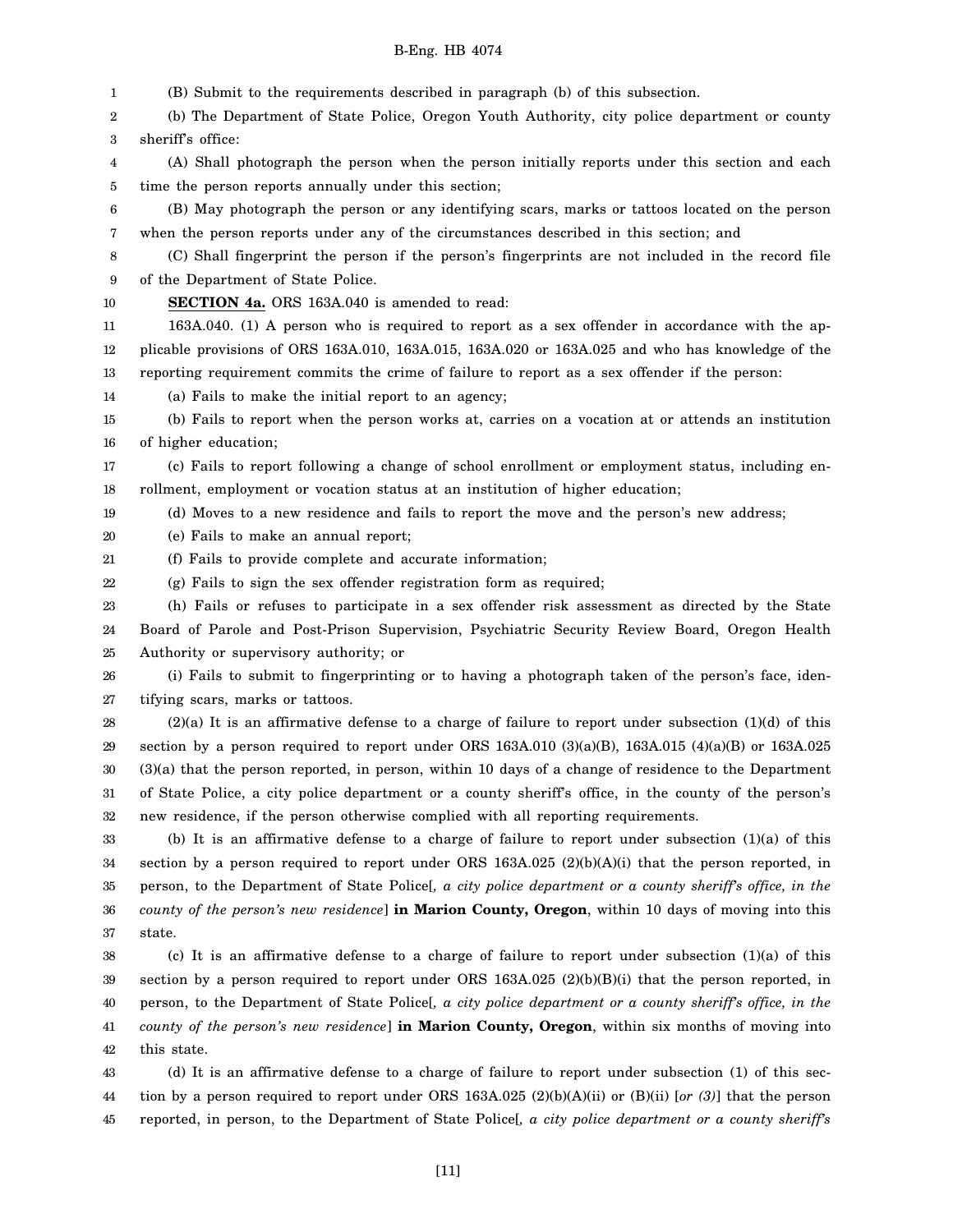1 2 3 4 5 6 7 8 9 10 11 12 13 14 15 16 17 18 19 20 21 22 *office, in the county of the person's residence*] **in Marion County, Oregon**, if the person otherwise complied with all reporting requirements. **(e) It is an affirmative defense to a charge of failure to report under subsection (1) of this section by a person required to report under ORS 163A.025 (3) that the person reported, in person, to the Department of State Police, a city police department or a county sheriff's office, in the county of the person's residence, if the person otherwise complied with all reporting requirements.** [*(e)*] **(f)** It is an affirmative defense to a charge of failure to report under subsection (1) of this section by a person required to report under ORS 163A.010 (3) that the person reported to the Oregon Youth Authority if the person establishes that the authority registered the person under ORS 163A.010 (3)(c). [*(f)*] **(g)** It is an affirmative defense to a charge of failure to report under subsection (1) of this section by a person required to report under ORS 163A.025 (2) or (3) that the person reported to the Oregon Youth Authority or a county juvenile department if the person establishes that the authority or department registered the person under ORS 163A.025 (8). (3)(a) Except as otherwise provided in paragraph (b) of this subsection, failure to report as a sex offender is a Class A misdemeanor. (b) Failure to report as a sex offender is a Class C felony if the person violates: (A) Subsection (1)(a) of this section; or (B) Subsection (1)(b), (c), (d) or (g) of this section and the crime for which the person is required to report is a felony. (4) A person who fails to sign and return an address verification form as required by ORS

23 163A.035 (4) commits a violation.

24 **SECTION 5.** ORS 163A.130 is amended to read:

25 26 27 28 29 163A.130. (1) A person required to report as a sex offender under ORS 163A.025 (1)(a)**, (b) or (c)**, or required to report as a sex offender under the laws of another state as a result of an adjudication in an Oregon juvenile court, may file a petition for an order relieving the person of the obligation to report. The person must pay the filing fee established under ORS 21.135. If the person resides:

30 31 (a) In this state and is required to report under ORS 163A.025 (2) or (3), the petition must be filed in the juvenile court in which the person was adjudicated for the act that requires reporting.

32 33 (b) In another state and is required to report under ORS 163A.025 (4), the petition must be filed in the juvenile court in the county in which the person attends school or works.

34 35 36 (c) In another state and is required to report under the laws of the other state, the petition must be filed in the juvenile court in which the person was adjudicated for the act that requires reporting. (2) If the act giving rise to the obligation to report would constitute:

37 38 39 40 (a) A Class A or Class B felony sex crime if committed by an adult, the petition may be filed no sooner than two years after the termination of juvenile court jurisdiction over the person or, if the person is placed under the jurisdiction of the Psychiatric Security Review Board, no sooner than two years after the person is discharged from the jurisdiction of the board.

41 42 43 44 (b) A Class C felony sex crime if committed by an adult, the petition may be filed no sooner than 30 days before the termination of juvenile court jurisdiction over the person or, if the person is placed under the jurisdiction of the Psychiatric Security Review Board, no sooner than 30 days before the person is discharged from the jurisdiction of the board.

45 (3)(a) The juvenile court in which a petition under this section is filed may transfer the matter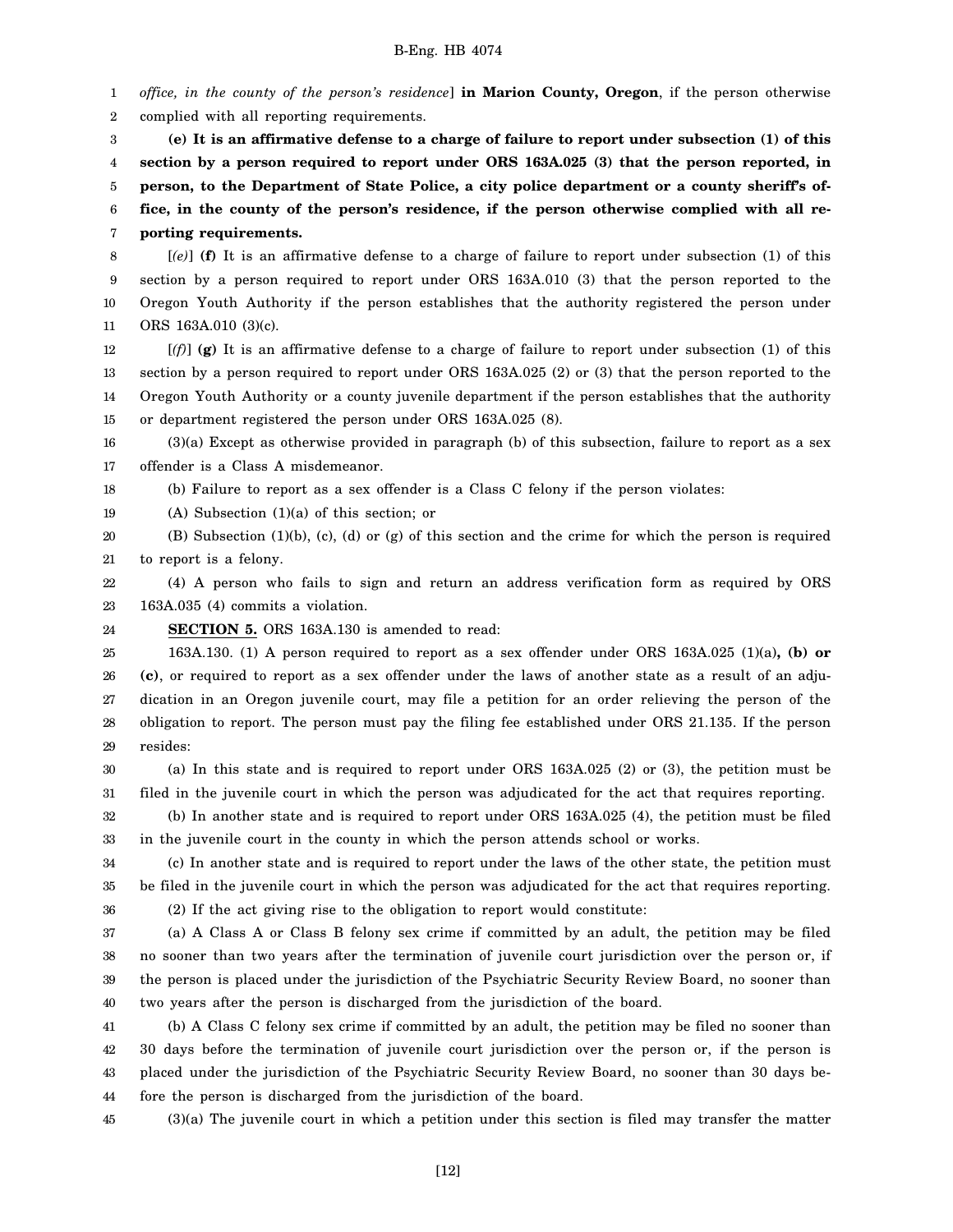1 2 3 4 5 6 7 8 9 10 11 12 13 14 15 16 17 18 19 20 21 22 23 24 25 26 27 28 29 30 31 32 33 34 35 36 37 38 39 40 41 42 43 44 45 to the juvenile court of the county that last supervised the person if the court determines that the convenience of the parties, the victim and witnesses require the transfer. (b) The juvenile court has exclusive original jurisdiction in any proceeding under this section. (c) The person, the district attorney and the juvenile department are parties to a hearing on a petition filed under this section. (4) The person filing the petition has the burden of proving by clear and convincing evidence that the person is rehabilitated and does not pose a threat to the safety of the public. In determining whether the person has met the burden of proof, the juvenile court may consider but need not be limited to considering: (a) The extent and impact of any physical or emotional injury to the victim; (b) The nature of the act that subjected the person to the obligation of reporting as a sex offender; (c) Whether the person used or threatened to use force in committing the act; (d) Whether the act was premeditated; (e) Whether the person took advantage of a position of authority or trust in committing the act; (f) The age of any victim at the time of the act, the age difference between any victim and the person and the number of victims; (g) The vulnerability of the victim; (h) Other acts committed by the person that would be crimes if committed by an adult and criminal activities engaged in by the person before and after the adjudication; (i) Statements, documents and recommendations by or on behalf of the victim or the parents of the victim; (j) The person's willingness to accept personal responsibility for the act and personal accountability for the consequences of the act; (k) The person's ability and efforts to pay the victim's expenses for counseling and other trauma-related expenses or other efforts to mitigate the effects of the act; (L) Whether the person has participated in and satisfactorily completed a sex offender treatment program or any other intervention, and if so the juvenile court may also consider: (A) The availability, duration and extent of the treatment activities; (B) Reports and recommendations from the providers of the treatment; (C) The person's compliance with court, board or supervision requirements regarding treatment; and (D) The quality and thoroughness of the treatment program; (m) The person's academic and employment history; (n) The person's use of drugs or alcohol before and after the adjudication; (o) The person's history of public or private indecency; (p) The person's compliance with and success in completing the terms of supervision; (q) The results of psychological examinations of the person; (r) The protection afforded the public by the continued existence of the records; and (s) Any other relevant factors. (5) In a hearing under this section, the juvenile court may receive testimony, reports and other evidence without regard to whether the evidence is admissible under ORS 40.010 to 40.210 and 40.310 to 40.585 if the evidence is relevant to the determination and findings required under this section. As used in this subsection, "relevant evidence" has the meaning given that term in ORS 40.150.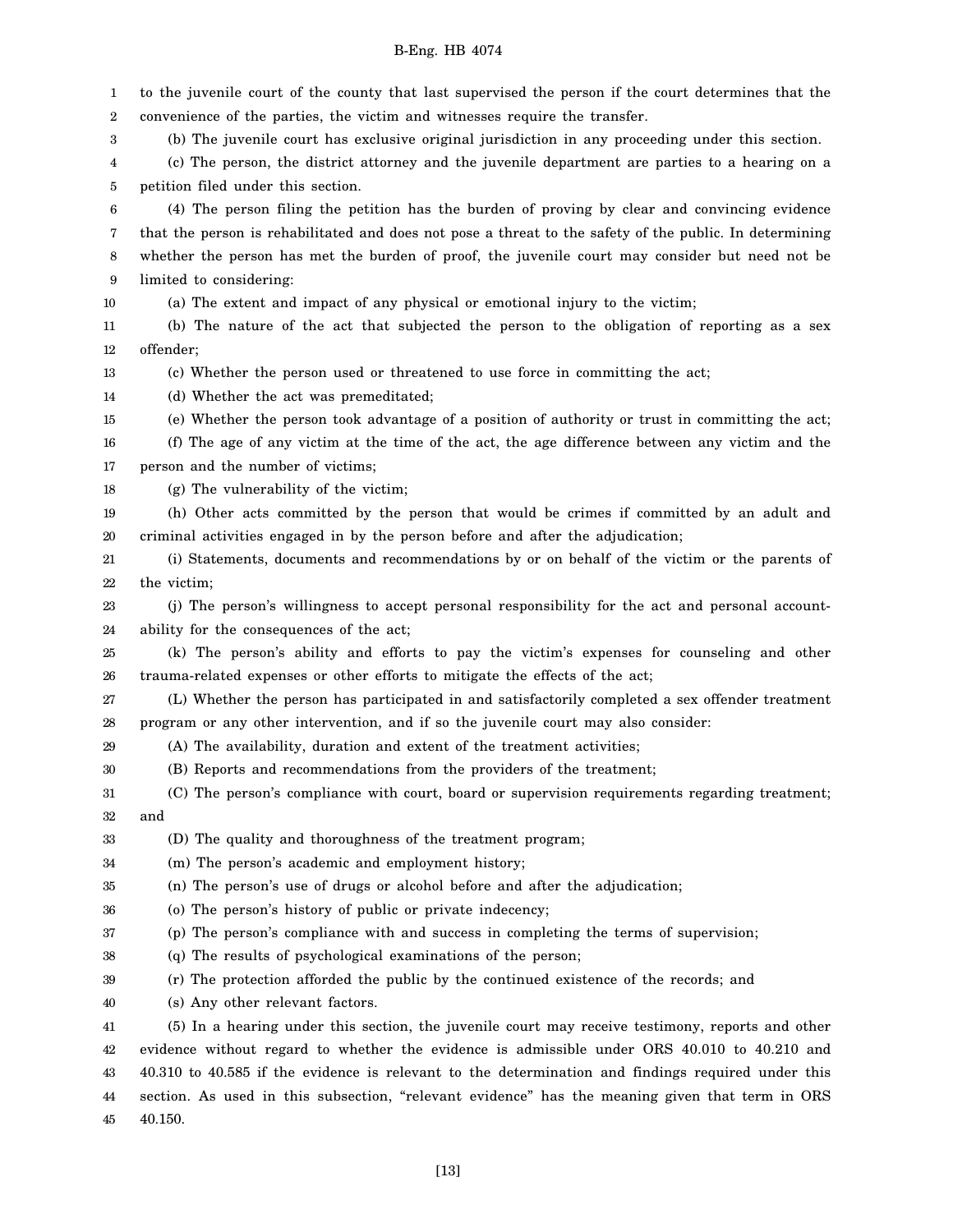1 2 3 4 (6) When a petition is filed under this section, the state has the right to have a psychosexual evaluation of the person conducted. The state shall file notice with the juvenile court of its intention to have the person evaluated. If the person objects to the evaluator chosen by the state, the juvenile court for good cause shown may direct the state to select a different evaluator.

5 6 7 8 9 (7) As soon as practicable after a petition has been filed under this section, the district attorney or juvenile department shall make a reasonable effort to notify the victim of the crime that the person has filed a petition seeking relief under this section and, if the victim has requested, to inform the victim of the date, time and place of a hearing on the petition in advance of the hearing. (8)(a) When a petition filed under this section is filed:

10 11 12 (A) While the person is under the jurisdiction of the juvenile court or the Psychiatric Security Review Board or less than three years after the date the jurisdiction is terminated, the court shall hold a hearing no sooner than 60 days and no later than 120 days after the date of filing.

13 14 15 16 (B) Three years or more after the date the juvenile court or board jurisdiction is terminated, the court shall hold a hearing no sooner than 90 days and no later than 150 days after the date of filing. (b) Notwithstanding paragraph (a) of this subsection, upon a showing of good cause, the court may extend the period of time in which a hearing on the petition must be held.

17 18 (9)(a) When the person proves by clear and convincing evidence that the person is rehabilitated and does not pose a threat to the safety of the public, the court shall grant the petition.

19 20 21 (b) Notwithstanding paragraph (a) of this subsection, the court may not grant a petition filed under this section before the date the juvenile court or board jurisdiction over the person is terminated.

22 23 24 (10) When a juvenile court enters an order relieving a person of the requirement to report under ORS 163A.025, the person shall send a certified copy of the juvenile court order to the Department of State Police.

25 26 27 28 29 (11) If a person commits an act that could be charged as a sex crime listed in ORS 137.707 and the person is 15, 16 or 17 years of age at the time the act is committed, the state and the person may stipulate that the person may not petition for relief under this section as part of an agreement that the person be subject to the jurisdiction of the juvenile court rather than being prosecuted as an adult under ORS 137.707.

30 31 32 33 34 35  $(12)$  When a petition is filed under subsection  $(2)(b)$  of this section before the termination of juvenile court or board jurisdiction, if the person, or the parent or guardian of the person if the person is less than 18 years of age, requests counsel and is without sufficient financial means to employ suitable counsel to represent the person, for purposes of the petition described in this section, the court shall appoint suitable counsel to represent the person. Appointment of counsel under this subsection is subject to ORS 419C.200, 419C.203, 419C.206 and 419C.209.

36

**SECTION 6.** ORS 163A.135 is amended to read:

37 38 39 40 163A.135. (1) Except as provided in subsection (7) of this section, a person required to report under ORS 163A.025 [*(1)(b)*] **(1)(d)** may file a petition in the juvenile court for an order relieving the person of the duty to report. The person must pay the filing fee established under ORS 21.135. If the person resides:

41 42 (a) In this state and is required to report under ORS 163A.025 (2) or (3), the petition must be filed in the juvenile court of the county in which the person resides.

43 44 (b) In another state and is required to report under ORS 163A.025 (4), the petition must be filed in the juvenile court of the county in which the person attends school or works.

45 (2) If the act giving rise to the obligation to report would constitute: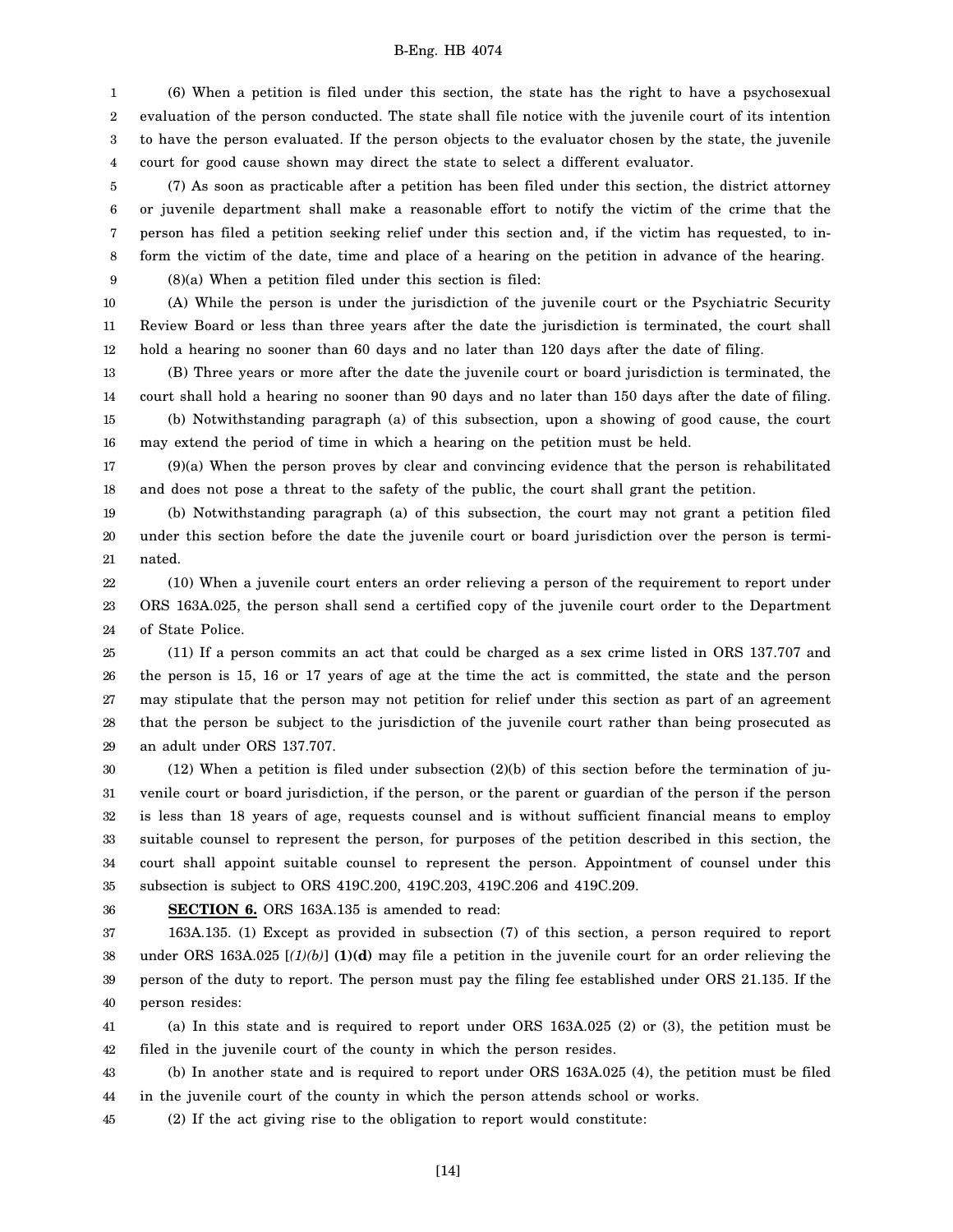1 2 3 4 5 6 (a) A Class A or Class B felony sex crime if committed in this state by an adult, the petition may be filed no sooner than two years after the termination of the other United States court's jurisdiction over the person. (b) A Class C felony sex crime if committed in this state by an adult, the petition may be filed no sooner than 30 days before the termination of the other United States court's jurisdiction over the person.

7 8 9 10 (3) The person filing the petition must submit with the petition all releases and waivers necessary to allow the district attorney for the county in which the petition is filed to obtain the following documents from the jurisdiction in which the person was adjudicated for the act for which reporting is required:

11 (a) The juvenile court petition;

12 (b) The dispositional report to the court;

13 (c) The order of adjudication or jurisdiction;

14 (d) Any other relevant court documents;

15 (e) The police report relating to the act for which reporting is required;

16 (f) The order terminating jurisdiction for the act for which reporting is required; and

17 18 (g) The evaluation and treatment records or reports of the person that are related to the act for which reporting is required.

19 20 21 (4) A person filing a petition under this section has the burden of proving by clear and convincing evidence that the person is rehabilitated and does not pose a threat to the safety of the public.

22 23 (5) Unless the court finds good cause for a continuance, the court shall hold a hearing on the petition no sooner than 90 days and no later than 150 days after the date the petition is filed.

24 25 26 27 28 (6) If a person who files a petition under this section is required to report as a sex offender for having committed an act that if committed in this state could have subjected the person to prosecution as an adult under ORS 137.707, the court may not grant the petition notwithstanding the fact that the person has met the burden of proof established in subsection (4) of this section unless the court determines that to do so is in the interest of public safety.

29 30 (7) This section does not apply to a person who is required to register as a sex offender for life in the jurisdiction in which the offense occurred.

31 32 33 34 (8) In a hearing under this section, the court may receive testimony, reports and other evidence without regard to whether the evidence is admissible under ORS 40.010 to 40.210 and 40.310 to 40.585 if the evidence is relevant to the determination and findings required under this section. As used in this subsection, "relevant evidence" has the meaning given that term in ORS 40.150.

35 36 37 38 (9) If the court is satisfied by clear and convincing evidence that the person is rehabilitated and that the person does not pose a threat to the safety of the public, the court shall enter an order relieving the person of the duty to report. When the court enters an order under this subsection, the person shall send a certified copy of the court order to the Department of State Police.

39 40 41 **SECTION 7.** ORS 419A.255, as amended by section 11, chapter 417, Oregon Laws 2013, section 8, chapter 439, Oregon Laws 2013, section 3, chapter 71, Oregon Laws 2014, and section 2, chapter 293, Oregon Laws 2015, is amended to read:

42 43 419A.255. (1)(a) The clerk of the court shall maintain a record of each case and a supplemental confidential file for each case, except as otherwise provided in ORS 7.120.

44 45 (b) The record of the case shall be withheld from public inspection but is open to inspection by the following: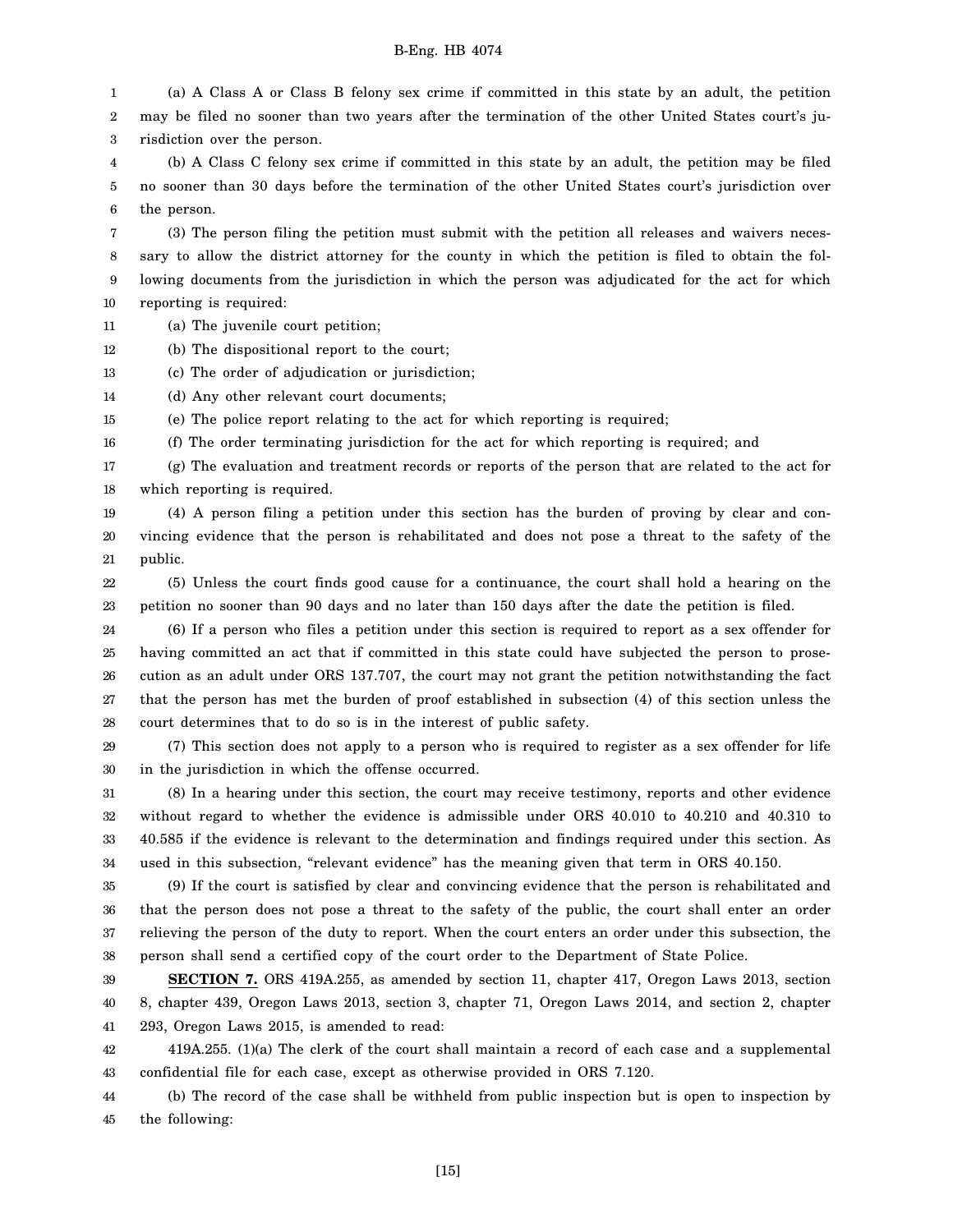- 1 (A) The judge of the juvenile court and those acting under the judge's direction;
- 2 3 4 5 6 7 8 9 10 11 12 13 14 15 16 17 18 19 20 21 22 23 24 25 26 27 28 29 30 31 32 33 34 35 36 37 38 39 40 41 42 43 (B) The child; (C) The ward; (D) The youth; (E) The youth offender; (F) The parent or guardian of the child, ward, youth or youth offender; (G) The guardian ad litem for the parent; (H) A person allowed to intervene in a proceeding involving the child, ward, youth or youth offender; (I) The court appointed special advocate, and a representative of a CASA Volunteer Program as defined in ORS 458.580, when reasonably necessary for the appointment or supervision of court appointed special advocates; (J) The attorneys or prospective appellate attorneys for any of the persons listed in subparagraphs (B) to (I) of this paragraph; (K) The surrogate; (L) Service providers in the case; (M) The district attorney or assistant attorney general representing a party in the case; (N) The juvenile department; (O) The Department of Human Services; (P) The Oregon Youth Authority; and (Q) Any other person **or entity** allowed by the court **pursuant to section 9 of this 2016 Act**. (c) The following are entitled to copies of the record of the case: (A) The judge of the juvenile court and those acting under the judge's direction; (B) A party to the extent permitted under ORS 419B.875 (2) or 419C.285 (2); (C) A guardian ad litem for a parent to the same extent the parent is permitted to copies under ORS 419B.875 (2) or 419C.285 (2); (D) Persons listed in paragraph (b)(J) to (P) of this subsection; and (E) Any other person **or entity** allowed by the court **pursuant to section 9 of this 2016 Act**. (2)(a) Reports and other material relating to the child, ward, youth or youth offender's history and prognosis in the record of the case or the supplemental confidential file are privileged and, except at the request of the child, ward, youth or youth offender, shall be withheld from public inspection except that inspection is permitted as set forth in subsection (1)(b) of this section and paragraph (b) of this subsection. The offer or admission of reports and other material in the record of the case or the supplemental confidential file as exhibits in a hearing or trial does not waive or otherwise change the privileged status of the reports and other material, except for purposes of the hearing or trial in which the reports and other material are offered or admitted. Once offered as an exhibit, reports and other material relating to the child, ward, youth or youth offender's history and prognosis that were maintained in the supplemental confidential file become part of the record of the case but are subject to paragraph (e) of this subsection. (b) A supplemental confidential file is open to inspection by the following: (A) The judge of the juvenile court and those acting under the judge's direction; (B) The parent or guardian of the child or ward in a dependency case; (C) The guardian ad litem for the parent of a child or ward in a dependency case;
- 44 45 (D) The parent or guardian of the youth or youth offender in a delinquency case if the youth or youth offender consents to, or the court authorizes, inspection;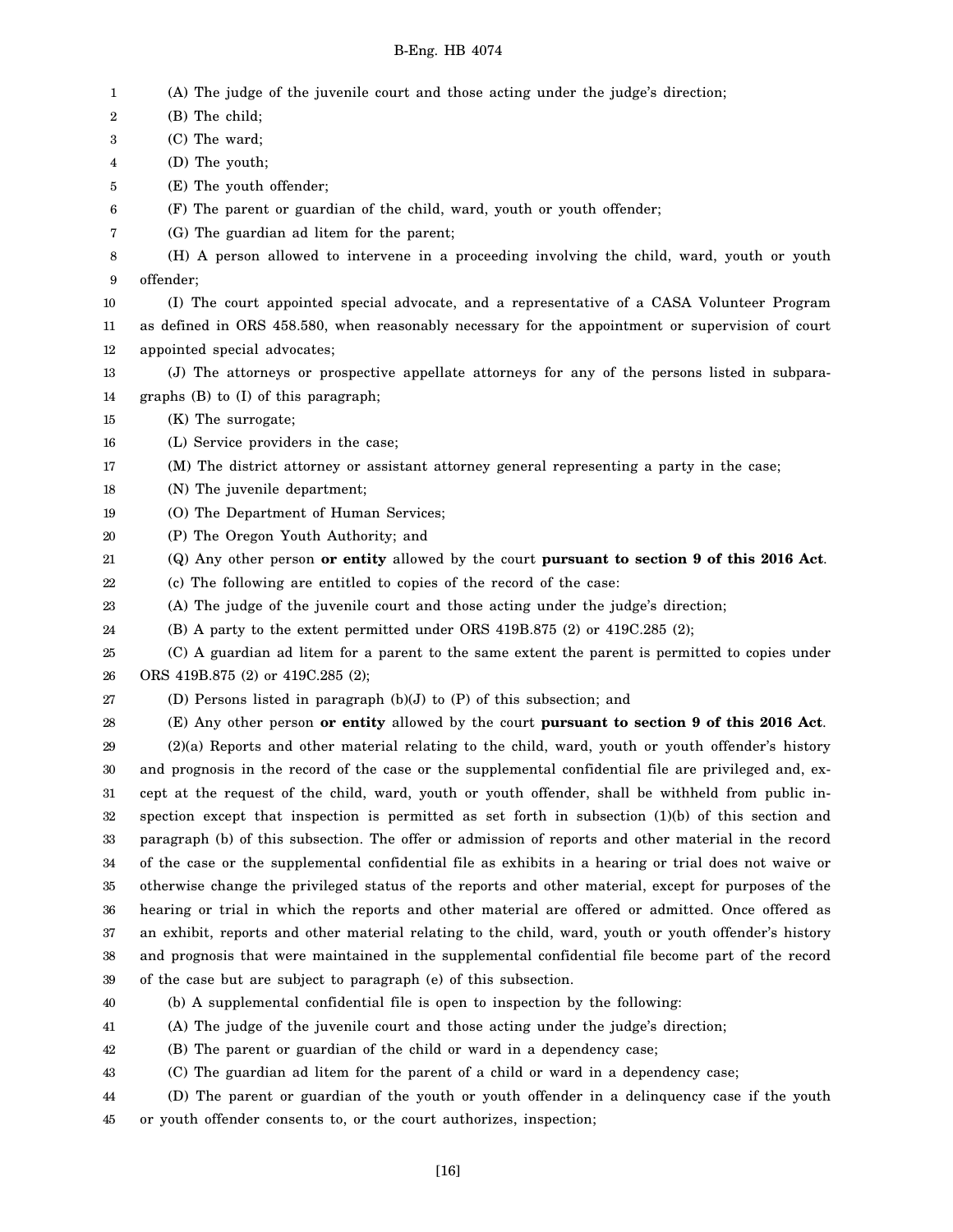| 1      | (E) The guardian ad litem for the parent of a youth or youth offender in a delinquency case if        |
|--------|-------------------------------------------------------------------------------------------------------|
| 2      | the youth or youth offender consents to, or the court authorizes, inspection;                         |
| 3      | (F) A person allowed to intervene in a proceeding involving the child, ward, youth or youth           |
| 4      | offender;                                                                                             |
| 5      | (G) The court appointed special advocate, and a representative of a CASA Volunteer Program            |
| 6      | as defined in ORS 458.580, when reasonably necessary for the appointment or supervision of court      |
| 7      | appointed special advocates;                                                                          |
| 8      | (H) The surrogate;                                                                                    |
| 9      | (I) Service providers in the case;                                                                    |
| 10     | (J) The attorneys or prospective appellate attorneys for:                                             |
| 11     | $(i)$ The child;                                                                                      |
| 12     | (ii) The ward;                                                                                        |
| 13     | (iii) The youth;                                                                                      |
| 14     | (iv) The youth offender;                                                                              |
| 15     | (v) The parent or guardian of the child, ward, youth or youth offender;                               |
| 16     | (vi) The guardian ad litem for the parent;                                                            |
| 17     | (vii) A person allowed to intervene in a proceeding involving the child or ward in a dependency       |
| 18     | case; or                                                                                              |
| 19     | (viii) The court appointed special advocate and a representative of a CASA Volunteer Program          |
| 20     | as defined in ORS 458.580;                                                                            |
| 21     | (K) The district attorney or assistant attorney general representing a party in the case;             |
| 22     | (L) The juvenile department;                                                                          |
| 23     | (M) The Department of Human Services;                                                                 |
| 24     | (N) The Oregon Youth Authority; and                                                                   |
| 25     | (O) Any other person or entity allowed by the court pursuant to section 9 of this 2016 Act.           |
| 26     | (c) The supplemental confidential file in cases under ORS 419C.005 may be disclosed to the su-        |
| 27     | perintendent of the school district in which the youth offender resides or the superintendent's       |
| 28     | designee.                                                                                             |
| 29     | (d) The following are entitled to copies of material maintained in the supplemental confidential      |
| 30     | file:                                                                                                 |
| $31\,$ | (A) The judge of the juvenile court and those acting under the judge's direction;                     |
| 32     | (B) Service providers in the case;                                                                    |
| 33     | (C) School superintendents and their designees in cases under ORS 419C.005;                           |
| 34     | (D) Attorneys designated under subsection $(2)(b)(J)$ of this section;                                |
| 35     | (E) The district attorney or assistant attorney general representing a party in the case;             |
| 36     | (F) The juvenile department;                                                                          |
| 37     | (G) The Department of Human Services;                                                                 |
| 38     | (H) The Oregon Youth Authority;                                                                       |
| 39     | (I) The court appointed special advocate, and a representative of a CASA Volunteer Program            |
| 40     | as defined in ORS 458.580, when reasonably necessary for the appointment or supervision of court      |
| 41     | appointed special advocates; and                                                                      |
| 42     | (J) Any other person or entity allowed by the court pursuant to section 9 of this 2016 Act.           |
| 43     | (e) A person that obtains copies of material in the supplemental confidential file pursuant to        |
| 44     | paragraph (d) of this subsection is responsible for preserving the confidentiality of the material in |
| 45     | the supplemental confidential file. A service provider, school superintendent or superintendent's     |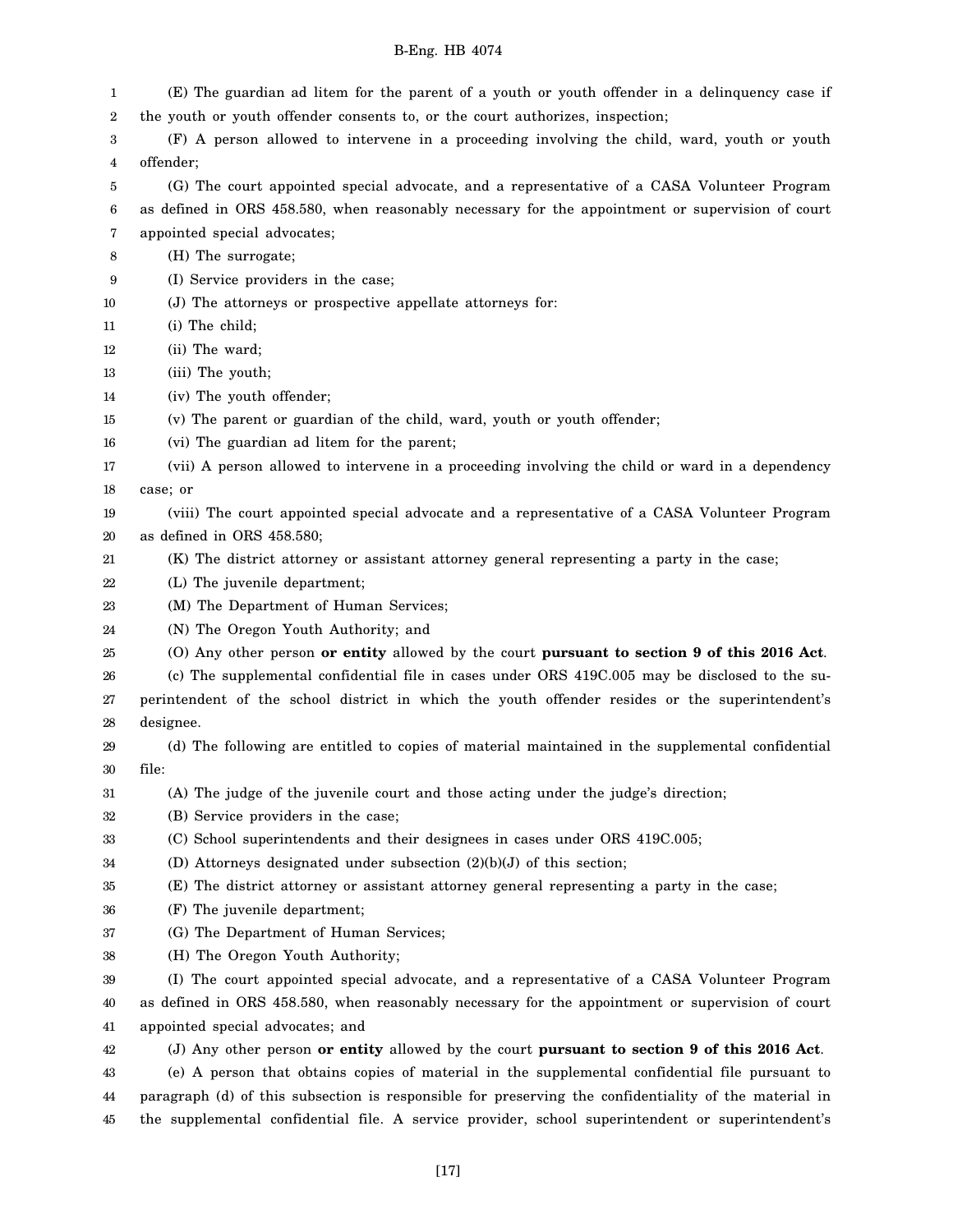1 2 designee who obtains copies of such material shall destroy the copies upon the conclusion of involvement in the case.

3 4 5 6 7 8 9 10 (3) Except as otherwise provided in subsection (5) of this section, no information appearing in the record of the case or in the supplemental confidential file may be disclosed to any person not described in subsections (1)(b) and (2)(b) of this section, respectively, without the consent of the court, except for purposes of evaluating the child, ward, youth or youth offender's eligibility for special education as provided in ORS chapter 343, and no such information may be used in evidence in any proceeding to establish criminal or civil liability against the child, ward, youth or youth offender, whether such proceeding occurs after the child, ward, youth or youth offender has reached 18 years of age or otherwise, except for the following purposes:

11 12 (a) In connection with a presentence investigation after guilt has been admitted or established in a criminal court.

13 14 (b) In connection with a proceeding in another juvenile court concerning the child, ward, youth or youth offender or an appeal from the juvenile court.

15 16 17  $(4)(a)$  When a person described in subsection  $(1)(b)(M)$ ,  $(N)$ ,  $(O)$  or  $(P)$  of this section inspects or obtains copies of reports, materials or documents under this subsection or under subsection (1) or (2) of this section, the person may not use or disclose the reports, materials or documents, except:

(A) As provided in this subsection or under subsection (1) or (2) of this section;

19 20 (B) In the juvenile court proceeding for which the reports, materials or documents were sought or disclosed;

21 (C) With the consent of the court; or

22 (D) As provided in ORS 419A.253.

18

23 24 25 26 27 28 29 30 (b) Nothing in this section prohibits the district attorney or assistant attorney general representing a party in a juvenile court proceeding, the juvenile department, the Department of Human Services, the Oregon Youth Authority or other parties in the proceeding or their attorneys from disclosing to each other reports, materials or documents described in subsections (1) and (2) of this section if the disclosure is reasonably necessary to perform official duties related to the involvement of the child, ward, youth or youth offender with the juvenile court or the juvenile department. A person to whom reports, materials or documents are disclosed under this subsection is subject to subsection (3) of this section.

31 32 33 34 35 36 (5)(a) Information contained in the supplemental confidential file that, in the professional judgment of the juvenile counselor, caseworker, school superintendent or superintendent's designee, teacher or detention worker to whom the information in the supplemental confidential file has been provided, indicates a clear and immediate danger to another person or to society shall be disclosed to the appropriate authority and the person who is in danger from the child, ward, youth or youth offender.

37 38 39 (b) A person that discloses information under paragraph (a) of this subsection has immunity from any liability, civil or criminal, that might otherwise be incurred or imposed for making the disclosure.

40 41 42 (c) Nothing in this subsection affects the provisions of ORS 146.750, 146.760, 419B.035, 419B.040 and 419B.045. The disclosure of information under this subsection does not make the information admissible in any court or administrative proceeding if it is not otherwise admissible.

43 44 (6) Notwithstanding any other provision of law, and subject to subsection (8) of this section, the following are not confidential and not exempt from disclosure:

45 (a) The name and date of birth of the youth or youth offender;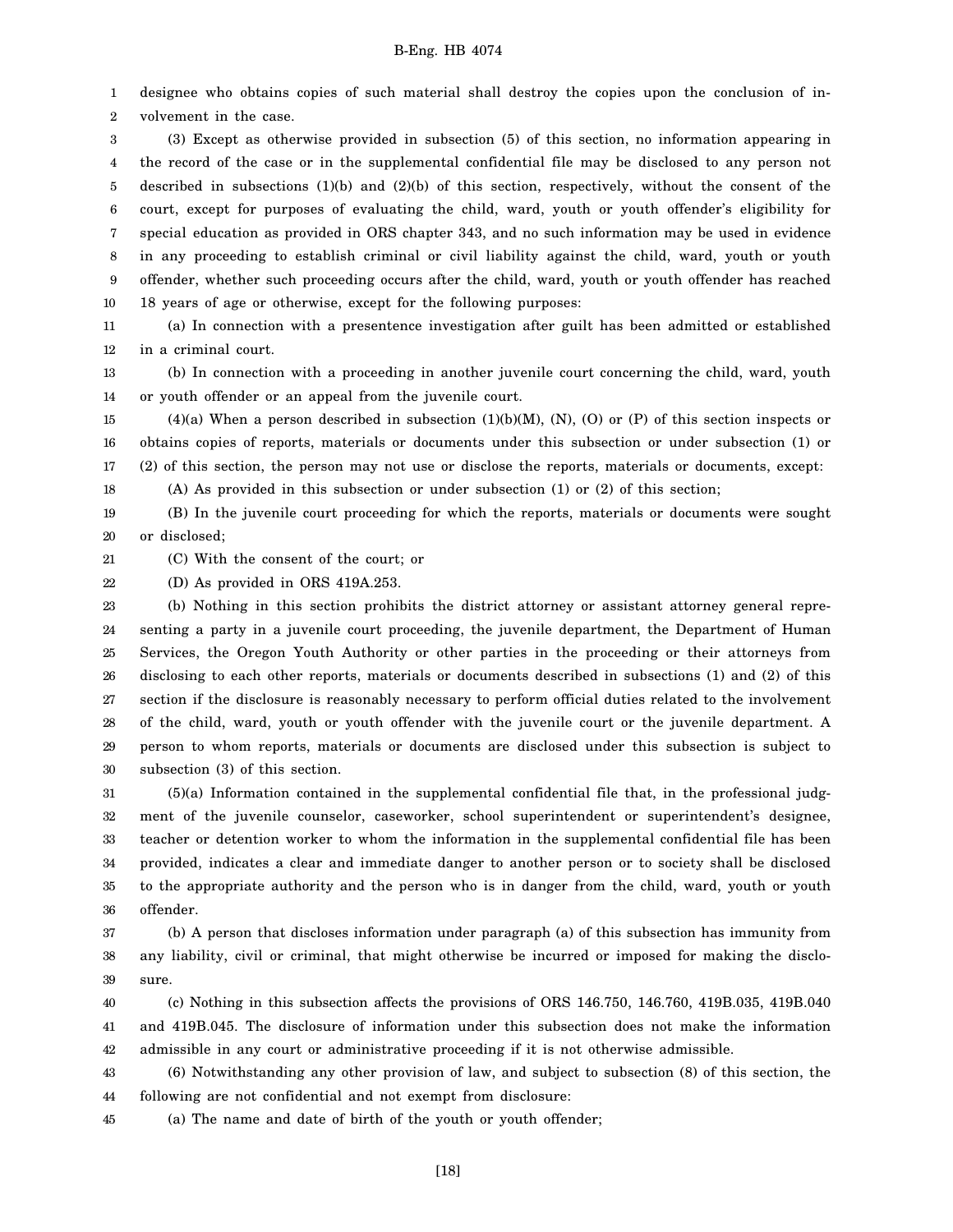1 2 3 4 (b) The basis for the juvenile court's jurisdiction over the youth or youth offender; (c) The date, time and place of any juvenile court proceeding in which the youth or youth offender is involved; (d) The act alleged in the petition that if committed by an adult would constitute a crime if ju-

5 risdiction is based on ORS 419C.005;

6 7 (e) That portion of the juvenile court order providing for the legal disposition of the youth or youth offender when jurisdiction is based on ORS 419C.005;

8

(f) The names and addresses of the youth or youth offender's parents or guardians; and

9 (g) The register described in ORS 7.020 when jurisdiction is based on ORS 419C.005.

10 11 12 13 (7) Notwithstanding any other provision of law, and subject to subsection (8) of this section, when a youth has been taken into custody under ORS 419C.080, the following information shall be disclosed unless, and only for so long as, there is a clear need to delay disclosure in the course of a specific investigation, including the need to protect the complaining party or the victim:

14 (a) The youth's name and age and whether the youth is employed or in school;

15 (b) The youth offense for which the youth was taken into custody;

16 17 (c) The name and age of the adult complaining party and the adult victim, unless the disclosure of such information is otherwise prohibited or restricted;

18 (d) The identity of the investigating and arresting agency; and

19 20 (e) The time and place that the youth was taken into custody and whether there was resistance, pursuit or a weapon used in taking the youth into custody.

21 22 23 24 25 26 (8) Except as provided in ORS 419A.300 and unless otherwise directed by the court, only the juvenile court, the county juvenile department and the Oregon Youth Authority may disclose the information under subsections (6) and (7) of this section if the information is subject to disclosure. The youth authority may disclose only information relating to youth offenders committed to the youth authority by order of the juvenile court if the information is subject to disclosure under subsection (6) or (7) of this section.

27 28 29 (9) Nothing in this section limits access to any juvenile court records by an appellate court reviewing a juvenile court order or judgment. Appellate court rules may establish procedures for appellate court access to juvenile records.

30 31 32 33 (10) Nothing in this section prohibits the court from providing to the administrator as defined in ORS 25.010 the date of entry of a judgment terminating parental rights or the date of entry of a judgment terminating wardship following entry of a judgment of adoption together with the names and dates of birth of the parents and children subject to the judgment.

34 35 36 37 38 (11) In addition to any other provision in this section, the Judicial Department may permit county or statewide access to juvenile court records or information by county juvenile departments, the Department of Human Services, the Oregon Youth Authority, district attorney offices, the office of the Attorney General, the office of public defense services, prospective appellate attorneys or public defense providers subject to the following restrictions:

39 40 (a) A prospective appellate attorney or public defense provider granted access under this subsection must agree, pursuant to a written agreement with the Judicial Department, to access:

41

(A) Party information only for purposes of conflicts screening procedures; and

42 43 44 (B) Other records or information about a client only as reasonably necessary for the representation of that client in any juvenile case in which the client is a party, subject to applicable state and federal confidentiality laws.

45

(b) Any other person or entity granted access under this subsection must agree, pursuant to a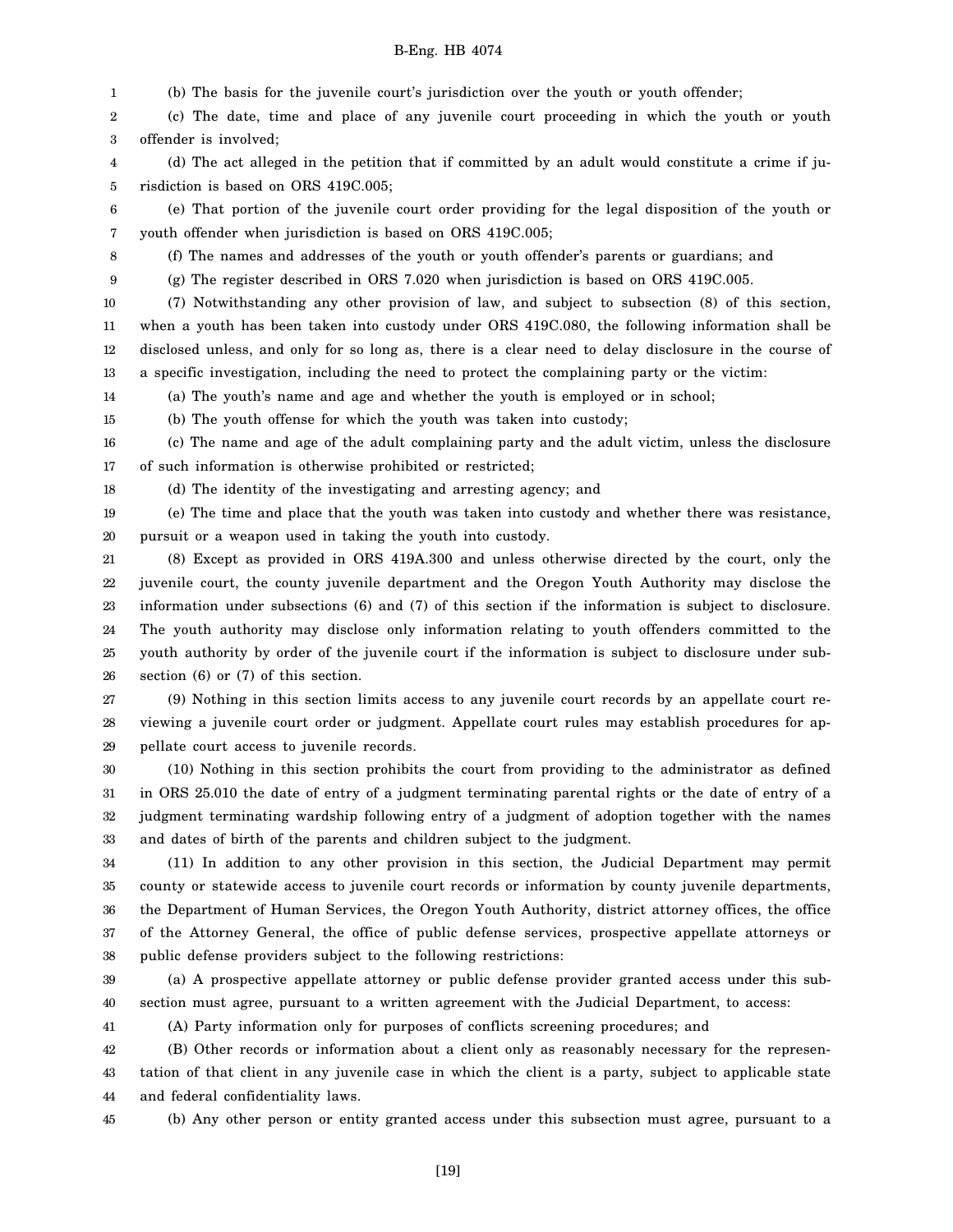1 2 written agreement with the department, to access records or information only as authorized and allowed by this section, subject to applicable state and federal confidentiality laws.

3 4 (c) The State Court Administrator shall prescribe standards and procedures to implement the provisions of this subsection.

5 6 (d) Any person or entity granted access to juvenile court records or information under this subsection must preserve the confidentiality of that information as required under this section.

7 8 9 10 (12) A petition filed under ORS 419B.851 alleging that a child who is a foreign national is within the jurisdiction of the court, or a motion requesting an implementation plan other than return of a ward to the ward's parent, is subject to disclosure to the consulate for the child or ward's country as provided under ORS 419B.851 (3).

11 12 13 (13) Nothing in this section prohibits a guardian appointed under ORS 419B.365 or 419B.366 from disclosing or providing copies of letters of guardianship when so required to fulfill the duties of a guardian.

14 15 (14) The court shall cooperate in the sharing of information with a court in another state to facilitate an interstate placement of a child or ward.

16 17 18 19 20 21 22 23 24 25 26 27 28 (15) Nothing in this section prohibits the Chief Justice of the Supreme Court, the Chief Judge of the Court of Appeals or a presiding judge from permitting access to juvenile court records, including the record of the case and the supplemental confidential file in a juvenile court proceeding, or audio or video recordings of a juvenile court proceeding, by researchers or evaluators for the purposes of developing statistics and performing analyses or audits on the effectiveness, cost and other areas of public interest regarding juvenile court programs and activities in accordance with child welfare and juvenile justice state plans and programs related to Title IV-B and IV-E of the Social Security Act and to the Child Abuse Prevention and Treatment Act (42 U.S.C. 5101 et seq). The Chief Justice shall, by rule or order, establish standards and guidelines for the release of juvenile court information for research and evaluation purposes to ensure confidentiality consistent with state and federal law and to promote consistent statewide application of this subsection. Statistics and analyses released by researchers and evaluators under this subsection may not contain any information that identifies any individual person involved in a juvenile court proceeding.

29 30 31 32 33 34 **(16) Subject to subsection (11) of this section, the office of public defense services shall be permitted access to juvenile court records for the purposes of performing the office's duties as set forth in ORS 151.219 to audit or investigate attorney appointment or representation of a party in a juvenile court proceeding in order to ensure adequate representation of parties in juvenile court proceedings consistent with the child welfare state plan related to Title IV-E of the Social Security Act.**

35 36 37 38 39 40 **(17) Subject to subsection (11) of this section, the Oregon State Bar shall be permitted access to juvenile court records maintained in the record of the case for the purpose of performing the bar's duties as set forth in ORS 9.005 to 9.757 to investigate attorney representation of a party in a juvenile court proceeding and in order to ensure adequate representation of parties in juvenile court proceedings consistent with the child welfare state plan related to Title IV-E of the Social Security Act.**

41 42 43 44 45 **(18)(a) A child, ward, youth or youth offender, or the parent or guardian of a child, ward, youth or youth offender who is a party to the juvenile court proceeding, who is entitled to inspect or copy the record of the case under subsection (1)(b) and (c) of this section maintains the right to inspect or copy the record of the case after jurisdiction of the court over the child, ward, youth or youth offender terminates and after the child, ward, youth or youth**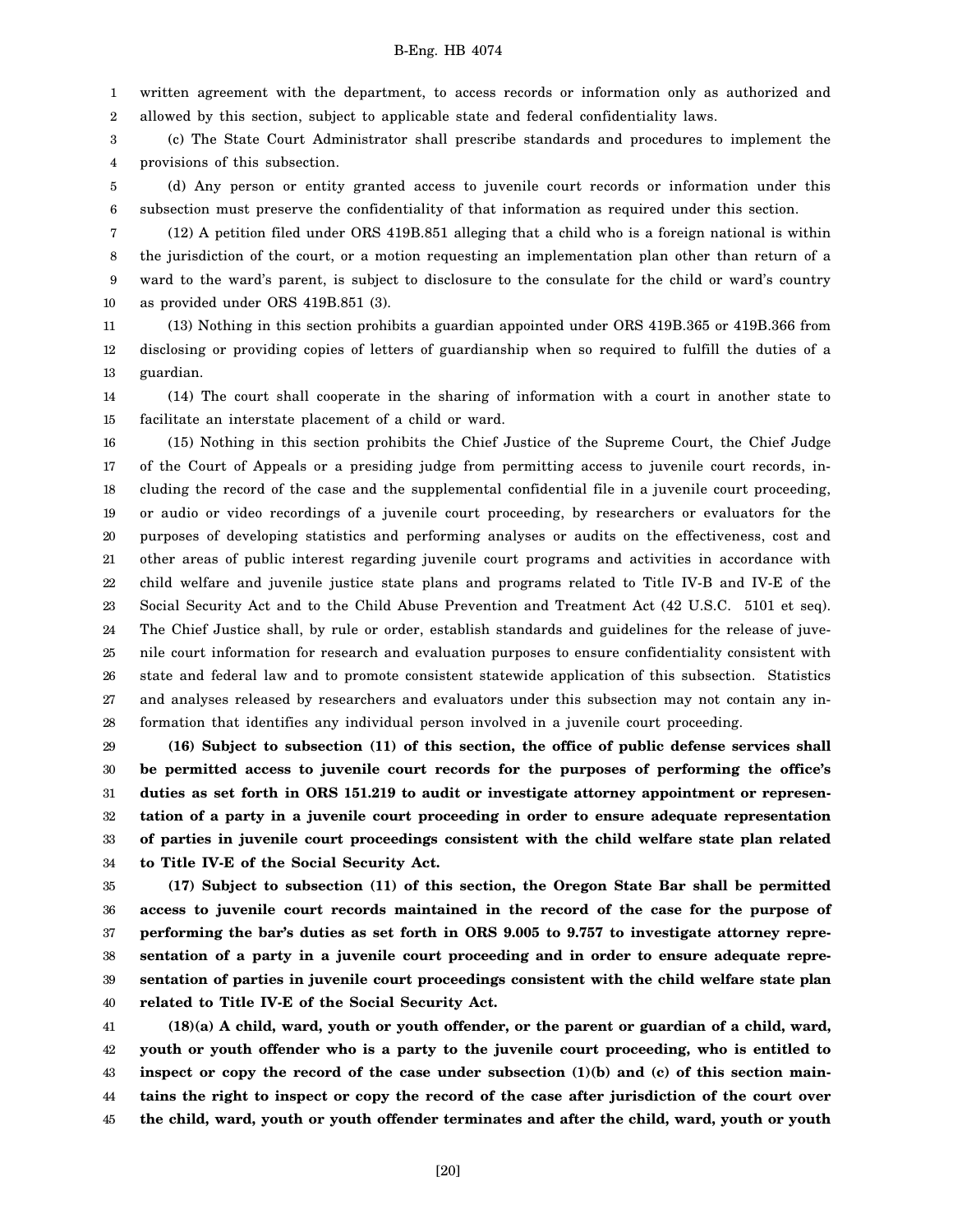1 **offender has reached the age of majority.**

2 3 4 5 6 **(b) Notwithstanding ORS 419B.524, a parent of a child, ward, youth or youth offender whose parental rights have been terminated maintains the right that existed under subsection (1)(b) and (c) of this section to inspect or copy the record of the case as the record of the case existed up until the time of entry of the judgment terminating the parent's parental rights and may obtain a copy of the judgment terminating the parent's parental rights.**

7 8 9 10 11 **(19) When inspection or copying of the record of the case or of the supplemental confidential file is allowed pursuant to this section, and unless otherwise required by law, the court that maintains the record of the case or the supplemental confidential file is not required to redact the names of, or information about, siblings or other persons contained in the record of the case or the supplemental confidential file.**

12 13 14 15 16 17 **SECTION 8. Section 9 of this 2016 Act is added to and made a part of ORS chapter 419A. SECTION 9. (1) Any person or entity not included in ORS 419A.255 as a person or entity entitled to inspection or copying of the record of the case or the supplemental confidential file may file a motion with the court to inspect or copy the record of the case or the supplemental confidential file. The person or entity filing the motion shall file a sworn affidavit or declaration under penalty of perjury that states all of the following:**

18

**(a) The reasons why the inspection or copying is sought;**

19 20 **(b) The relevancy, if any, of the inspection or copying to the juvenile court proceeding; and**

21 22 **(c) How the inspection or copying will serve to balance the interests listed in subsection (6) of this section.**

23 24 25 26 27 28 29 30 31 **(2)(a) No later than 14 days before the court considers the motion, the person or entity filing the motion shall serve all parties and attorneys of record to the juvenile court proceeding with a copy of the motion and affidavit or declaration. Except as provided in paragraph (b) of this subsection and regardless of whether the juvenile court proceeding was commenced under ORS chapter 419B or 419C, service under this subsection must be consistent with the provisions of ORS 419B.851 and 419B.854. The person or entity filing the motion shall also provide all parties and attorneys of record with written notice that the party has until 14 days after the date of service to file a response or objection to the motion or such other time as specified by the court under paragraph (c) of this subsection.**

32 33 34 35 36 37 38 **(b) If the affidavit or declaration of the person or entity filing the motion states that the person or entity does not know the identity or address of a party or attorney of record, the court shall mail notice of the time to respond or object to the party or attorney of record at the party's or attorney of record's last known address and shall note in the register the date the notice was mailed. The notice must be mailed at least 14 days before the court considers the motion or such other time as specified by the court under paragraph (c) of this subsection.**

39 40 41 **(c) On its own motion or upon application of the person or entity filing the motion, and for good cause shown, the court may reduce or extend the time for service of the motion and affidavit or declaration.**

42 43 **(3) The court may summarily deny the motion if the requirements of subsections (1) and (2) of this section have not been met.**

44 45 **(4) The court may set a hearing to consider the motion and shall send notice of the time and place of the hearing to all parties.**